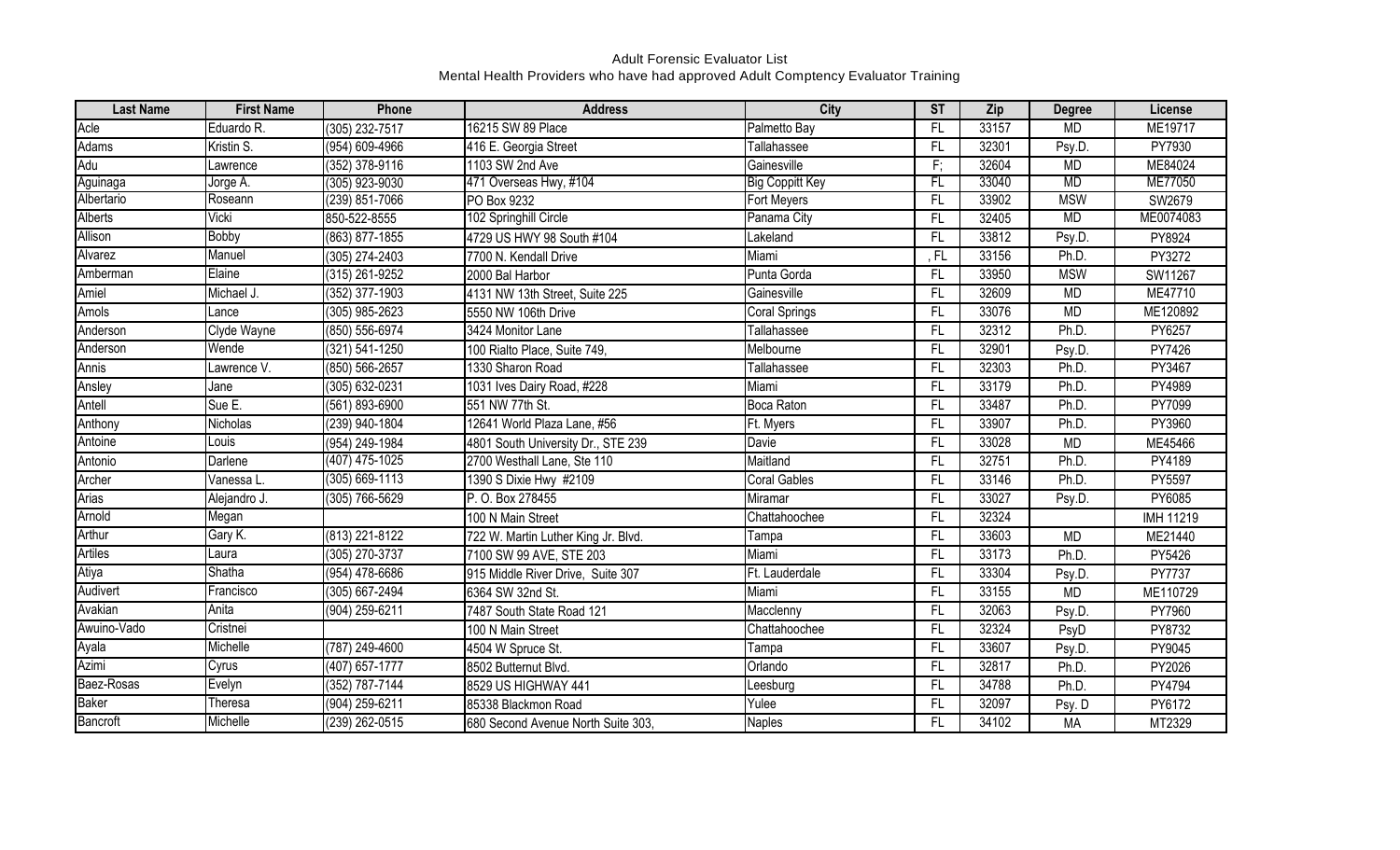| Barnard         | James D.            | (561) 625-0350     | P.O. Box 14246                      | N. Palm Beach    | FL              | 33408 | Ph.D.     | PY2033       |
|-----------------|---------------------|--------------------|-------------------------------------|------------------|-----------------|-------|-----------|--------------|
| <b>Barnes</b>   | John H.             | (850) 689-7897     | 400 N. Ferdon Blvd.                 | Crestview        | FL.             | 32536 | <b>MS</b> | MH6923       |
| Barone          | Barbara A.          | (561) 721-6417     | 801 Northpoint Parkway              | West Palm Beach  | FL              | 33407 | Psy.D.    | PY8629       |
| Barron          | Jamie H.            | (813) 713-4545     | P.O. Box 1269                       | Zephyrhills      | FL.             | 33539 | Psy.D.    | PY4548       |
| Barror-Levine   | Jennifer            | (813) 636-8811     | 4107 WEST SPUCE ST, Ste 100         | Tampa            | FL.             | 33607 | Psy.D.    | PY7454       |
| <b>Beck</b>     | John                | (850) 766-2447     | 5022 Brandeo Oaks Court,            | Tallahassee      | FL              | 32311 | <b>MA</b> | MH10879      |
| <b>Beck</b>     | Nicholas            | (864) 270-2053     | 1120 N. Palafox St.                 | Pensacola        | FL              | 32501 | Ph.D.     | PY9433       |
| Beecham         | William             | $(561)$ 393-0360   | 2499 Glades Road Suite 114          | Boca Raton       | $\overline{FL}$ | 33431 | Ph.D      | PY4109       |
| Bell            | Aron                | ((904) 294-3402    | 11545 Springboard Drive             | Jacksonville     | FL              | 32218 | M.Ed.     | MH10447      |
| Bell            | Colleen             | $(904) 259 - 6211$ | 3535 St. Johns Ave.                 | Jacksonville     | FL              | 32205 | <b>MD</b> | ME111753     |
| Belsham         | Richard             | (941) 756-8816     | 5190 26TH STREET WEST, STE B        | Bradenton        | FL.             | 34207 | Ph.D.     | PY4962       |
| Benedick        | James               | (941) 358-0234     | 5104 N. Lockwood Rd., STE 303F      | Sarasota         | FL              | 34234 | Ed.D.     | SW2451       |
| Benitez         | Michelle            | (561) 339-0637     | 3000 West Drive #414                | Northbay Village | FL              | 33141 | <b>MD</b> | ME126369     |
| Benitez         | Veronica            | (305) 772-9519     | 11705 SW 99 Court                   | Miami            | FL.             | 33176 | Psy.D     | PY9378       |
| Benson          | <b>Robert Scott</b> | (850) 476-0977     | 5190 Bayou Blvd., #6                | Pensacola        | $\overline{FL}$ | 32503 | <b>MD</b> | ME26830      |
| Benton          | Diana M.            | (352) 222-2612     | 2603 NW 13th Street, #206           | Gainesville      | FL.             | 32609 | Psy.D.    | PY6784       |
| Berland         | Robert              | (813) 651-3551     | 123 W. Bloomindale Ave. #266,       | Brandon,         | FL              | 33511 | Ph.D      | PY002049     |
| Bermudez        | Silvia P.           | (305) 668-6018     | 7800 SW 57th Avenue, Suite 224      | Miami            | FL              | 33143 | Ph.D.     | PY7974       |
| Berns           | Alan S.             | (407) 330-7393     | 3272 W. Lake Mary Blvd., Suite 1820 | Lake Mary        | FL              | 32746 | <b>MD</b> | ME58890      |
| Bethea          | Wanda L.            | (321) 724-6177     | 405 E. Strawbridge Avenue           | Melbourne        | FL              | 32901 | Ed.D.     | PY4731       |
| Bettica         | Gina                | (772) 597-9400     | 554 NW Cortina Lane                 | Port St. Lucie   | FL              | 34986 | Psy.D.    | PY9161       |
| Bingham         | John E.             | (850) 474-0338     | 4400 Bayou Blvd., Building #8       | Pensacola        | FL.             | 32503 | Ed.D.     | MH0048       |
| Birkfeld        | Robert              | (772) 220-8200     | 1257 SW Martin hwy #2117            | Palm City        | FL.             | 34991 | Psy.D.    | PY8686       |
| Bishop          | Amie                | (850) 522-4485     | 2214 Hwy 173 N                      | Bonifay          | FL              | 32425 | <b>MS</b> | IMH11479     |
| Blanton         | Sandra L.           | (561) 762-9952     | P.O. Box 772222                     | Ocala            | FL              | 34477 | PhD       | MH8524       |
| <b>Bliss</b>    | Jo-Anne             | (954) 584-6155     | 6331 SW 41 Court                    | Davie            | FL.             | 33314 | Psy.D.    | PY5318       |
| Bloomfield      | Stephen I.          | (904) 448-1519     | 3725 Dupont Station Ct. S., Suite 3 | Jacksonville     | FL              | 32217 | Ed.D.     | PY4901       |
| Bodan           | Dayra               | (305) 871-3131     | 8640 SW 85th                        | Miami            | FL              | 33143 | Ph.D.     | PY6597       |
| Boehman         | Brian D.            | (850) 624-6365     | 119 W. 23rd St.                     | Panama City      | FL              | 32405 | Ph.D.     | <b>SS988</b> |
| Bollinger       | Susan LaFehr        | (561) 385-3207     | 421 Third Street                    | West Palm Beach  | FL              | 33401 | Ph.D.     | MH402        |
| Boone           | James R.            | (727) 944-4600     | 2625 Keystone Road, Suite A-3       | Tarpon Springs   | FL              | 34688 | Ph. D.    | PY04361      |
| <b>Bortnick</b> | David M.            | (352) 390-8348     | 1130 SE 18th Place                  | Ocala            | FL              | 34471 | Psy.D     | PY2065       |
| Bourne          | Tracey              | (727) 515-1182     | 11351 Ulmerton Road Suite 436       | Largo            | FL              | 33778 | <b>MA</b> | MH11645      |
| Boursiquot      | Marie               | (561) 433-8123     | 2925 10th Ave N., STE 301-C         | Palm Springs     | FL.             | 33461 | Psy.D.    | PY6933       |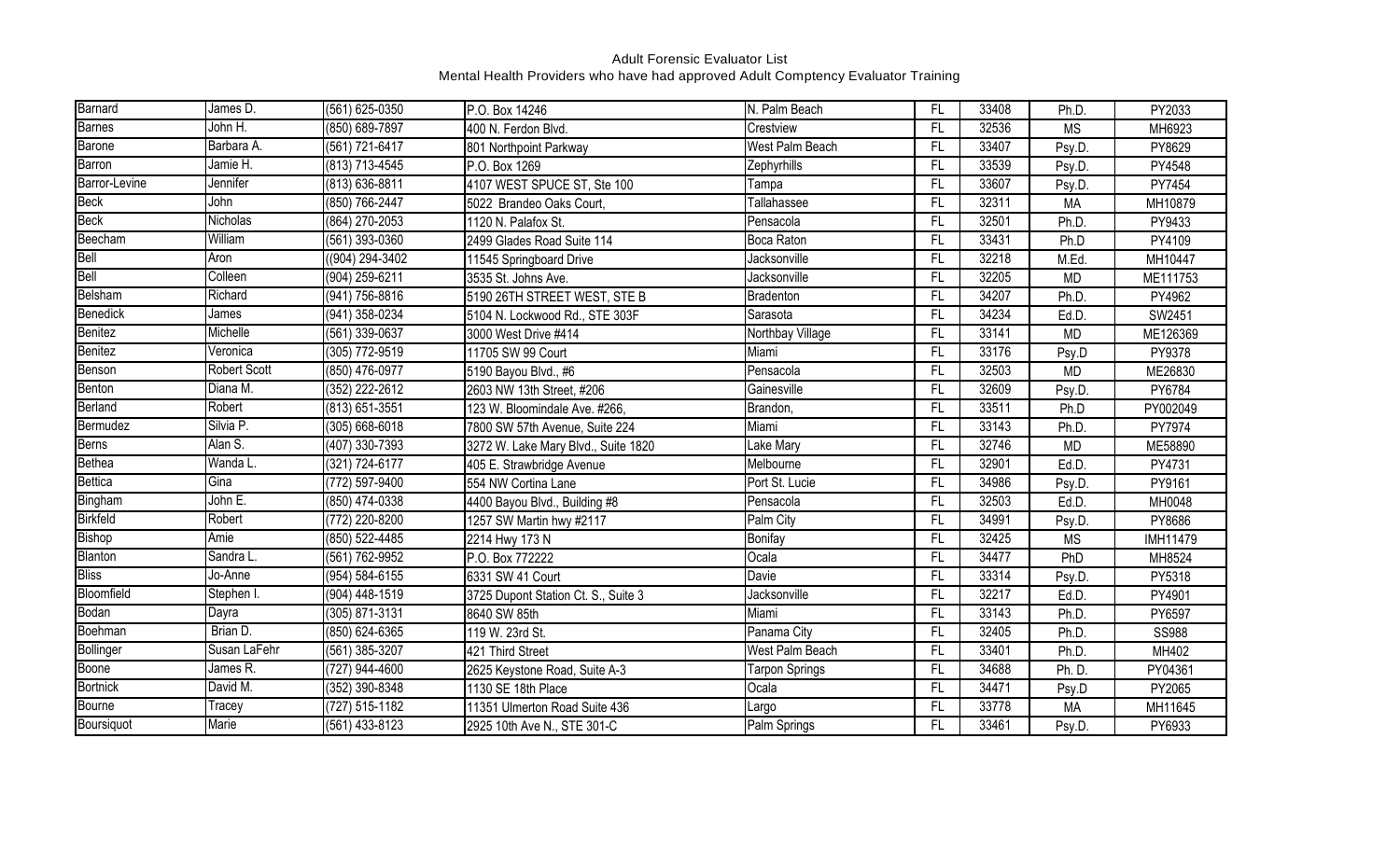| Boyce            | Shaundel     | (406) 531-9990     | 7412 Forest Mere Dr.                   | Riverview             | FL        | 33578 | Psy.D.      | PY9306    |
|------------------|--------------|--------------------|----------------------------------------|-----------------------|-----------|-------|-------------|-----------|
| <b>Brannon</b>   | Michael P.   | (954) 766-8826     | 11760 W. Sample Road, Suite 103        | <b>Coral Springs</b>  | <b>FL</b> | 33065 | Psy.D.      | PY4289    |
| <b>Bratton</b>   | Pamela D.    | (386) 788-2687     | P.O. Box 214704                        | S. Daytona            | FL        | 32940 | Ph.D.       | PY0003631 |
| Braunstein       | Alan L.      | (954) 753-9404     | 475 Ramblewood Drive, Suite 101        | Coral Springs         | FL        | 33071 | Ph.D.       | PY3984    |
| Bresnan          | Kerri        | (954) 321-1980     | 400 NW 74th Ave                        | Plantation            | <b>FL</b> | 33317 | Psy.D.      | PY7948    |
| <b>Broderick</b> | Jill         | (904) 955-7522     | 1935 San Marco Blvd #5                 | Jacksonville          | FL        | 33207 |             | MH9956    |
| Broeder          | <b>Brad</b>  | (941) 953-6804     | 1266 First St., Suite 11               | Sarasota              | FL        | 34236 | Ph.D.       | PY5583    |
| <b>Brooks</b>    | Jeannie      | $(954) 854 - 6145$ | 636 East Atlantic Avenue, Suite 209    | Delray Beach          | <b>FL</b> | 33483 | Psy.D.      | PY7961    |
| <b>Brown</b>     | Mary         |                    | 100 N Main Street                      | Chattahoochee         | FL        | 32325 |             | MH 2134   |
| Bryan, Jr.       | Paul E.      | (561) 966-8423     | 3865 10th Ave., N.                     | Palm Springs          | FL        | 33461 | Ph.D.       | PY3895    |
| <b>Bulava</b>    | Kimberly     | (773) 255-1055     | 9299 Fieldstone Lane                   | <b>Naples</b>         | <b>FL</b> | 34120 | Psy.D       | PY9056    |
| <b>Bursten</b>   | Peter M.     | (813) 988-6981     | 11700 N. 58th St., STE B               | Tampa                 | <b>FL</b> | 33617 | Ph.D.       | PY3488    |
| <b>Busch</b>     | Nancy        | (904) 260-0454     | 12058 SAN JOSE BLVD. STE 703           | Jacksonville          | FL        | 32223 | <b>MSW</b>  | SW9802    |
| <b>Buse</b>      | Gina         | (954) 668-4654     | 96 SW Allapattah Road                  | Indiantown            | <b>FL</b> | 34956 | Ph.D.       | PY7552    |
| <b>Butts</b>     | Lori         | (954) 434-8006     | 4801 S. University Dr., Ste 301 - East | Davie                 | <b>FL</b> | 33328 | Ph.D, JD    | PY6490    |
| Cadena           | Guillermo M. | (813) 997-3802     | 10525 Hearth Road                      | Spring Hill           | F         | 34608 | <b>MD</b>   | ME19346   |
| Cadiz            | Helen E.     | (352) 338-0077     | 5200 NW 53rd St., Suite 102, #254      | Gainesville           | <b>FL</b> | 32606 | Ph.D.       | PY0005139 |
| Caldas           | Grace        | (305) 807-1959     | 525 Coral Way, Apt 203                 | <b>Coral Gables</b>   | <b>FL</b> | 33134 | <b>MS</b>   | MH10899   |
| Calhoun          | Josephine    | (352) 377-8527     | 1521 SE 12th Street                    | Gainesville           | <b>FL</b> | 32641 | <b>RN</b>   | RN9179782 |
| Callahan         | Rebecca      | (352) 236-2675     | 5185 N.E. 61ST AVENUE ROAD             | <b>Silver Springs</b> | <b>FL</b> | 34488 | Psy. D      | MH4282    |
| Campbell         | Michael      | (941) 870-4913     | 841 Edwards Drive                      | Sarasota              | FL        | 34243 | Ph.D.       | PY5987    |
| Capiola          | Richard J.   | (239) 649-7494     | 9001 Tamiami Trail East, Suite 100     | <b>Naples</b>         | FL        | 34113 | <b>MD</b>   | ME91317   |
| Capozzoli        | Pasquale A.  | (239) 274-7792     | 4301 Veronica Shoemaker Blvd., Suite B | Ft. Myers             | FL        | 33919 | Psy.D.      | PY8575    |
| Capp             | Larry        | (786) 357-5066     | 891 NW 207 Street                      | Miami Gardens         | FL        | 33169 | Ph.D.       | PY2096    |
| Carbonell        | Joyce        | (850) 933-7149     | 767 Middlewood                         | Tallahassee           | FL        | 32312 | Ph.D.       | PY3114    |
| Carifio          | Michael S.   | (305) 854-4799     | 1925 Brickell Ave., Suite D 512        | Miami                 | FL        | 33129 | Ph.D.       | PY0004065 |
| Carpenter        | Richard      | (813) 899-1010     | 9340 North 56th Street                 | Temple Terrace        | FL        | 33617 | Ph.D.       | PY3404    |
| Carr             | Chris        | (239) 633-0380     | 3324 W. University Ave, #264           | Gainesville           | <b>FL</b> | 32607 | Ph.D.       | PY5767    |
| Carreo           | Julie A.     | (727) 204-8318     | 3951 Serenade Lane                     | Lakeland              | FL        | 33811 | Psy.D.      | PY8596    |
| Cashman          | Timothy      | (352) 503-7840     | 9 Lidflower Ct.,                       | Homosassa             | FL        | 34446 | <b>LMHC</b> | MH11153   |
| Cassidy          | Curti W,     | (863) 686-0800     | 1902 South Florida Avenue              | Lakeland              | <b>FL</b> | 33803 | <b>MD</b>   | ME86103   |
| Castillo         | Yenys        | (786) 234-4579     | 7400 Stirling Rd. #1227                | Hollywood             | FL        | 33024 | Ph.D        | PY9229    |
| Cedeno           | Alexandria   | (321) 693-4552     | 1921 Fabien Circle                     | Melbourne             | FL        | 32940 | <b>MSW</b>  | MH11887   |
| Ceros-Livingston | Patsy A.     | (954) 523-1009     | 1600 W. State Rd 84 Suite D            | Ft. Lauderdale        | <b>FL</b> | 33315 | Ph.D.       | PY2105    |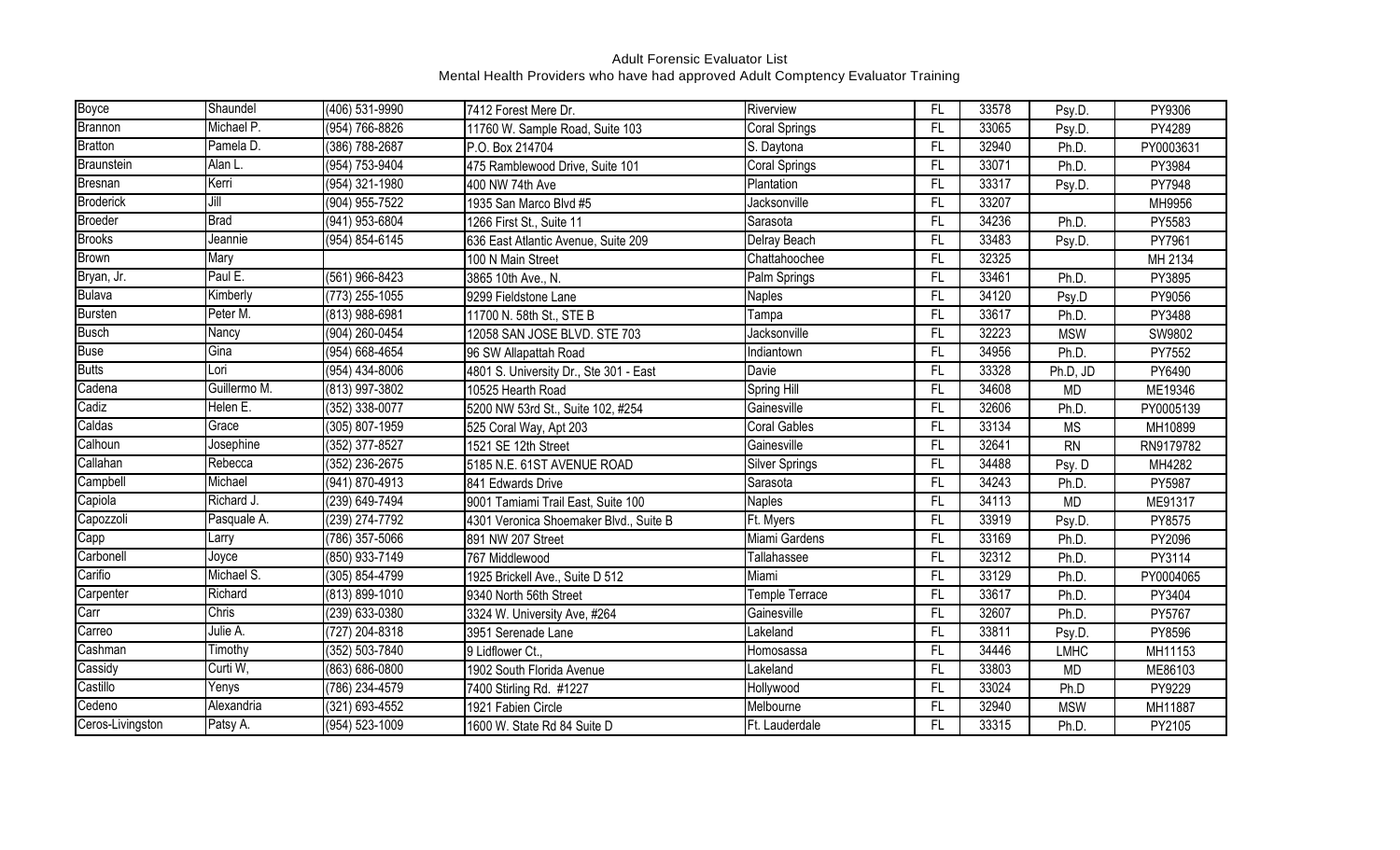| Character         | Colleen        | (352) 629-4637   | 3101 SW 34th Ave #905-167          | Ocala                | FL        | 34474 | Ph.D.      | PY6847     |
|-------------------|----------------|------------------|------------------------------------|----------------------|-----------|-------|------------|------------|
| Chiodo            | Angela A.      | (561) 504-8870   | 1411 NW 48th Lane                  | <b>Boca Raton</b>    | <b>FL</b> | 33431 | Psy.D.     | PY6943     |
| Chitwood          | Robert         |                  | 100 N Main Street                  | Chattahoochee        | FL        | 32325 |            | PY 4465    |
| Christian         | Judd           | (954) 649-7050   | 2072 SW 30th Terrace               | Ft. Lauderdale       | FL        | 33312 | Psy.D      | PY6995     |
| Christner-Renfroe | Trina          |                  | 100 N Main Street                  | Chattahoochee        | FL        | 32326 |            | PY 6564    |
| Cipriano          | Richard F.     | (813) 380-8928   | 17427 Bridle Hill Court Suite I    | Tampa                | FL        | 33647 | Psy.D.     | PY7798     |
| Clark             | Kaffie R.      | (561) 358-3291   | 10625 N Military Trail #206        | Palm Beach Gardens   | <b>FL</b> | 33410 | <b>MPS</b> | MH7312     |
| Clay              | David          | (850) 345-7889   | 587 Satsuma Road                   | Chattahoochee        | FL        | 32324 | Ph.D.      | PY 7722    |
| Clemens           | Joe G.         | (407) 929-3294   | 322 Daniels Pointe Dr.             | <b>Winter Garden</b> | <b>FL</b> | 34787 | Psy.D.     | PY7822     |
| Cocoves           | Anita          | (772) 215-9377   | 472 S. E. Edgewood Drive           | <b>Stuart</b>        | <b>FL</b> | 34996 | Ph.D.      | MH3231     |
| Coffman           | Theodora       | (727) 308-1180   | 290 9th Street North, Suite 202D   | St. Petersburg       | FL        | 34997 | Ph.D.      | PY9365     |
| Cohen             | Jonathan       | (386) 288-4734   | 394 SW Story Place                 | Lake City            | <b>FL</b> | 32024 | Ph.D.      | PY6711     |
| Cohen             | Robert         | (407) 920-8321   | 551 Parkside Pointe Blvd.,         | Apopka               | <b>FL</b> | 32712 | Psy.D.     | PY7151     |
| Cohen             | Robyn          | 407-462-6626     | 1772 Belle Chase Dr.               | Apopka               | FL        | 32712 | Ph.D       | PY7994     |
| Coker             | Kathryn L.     | (813) 458-5751   | 26748 Stillbrook Dr.               | <b>Westey Chapel</b> | <b>FL</b> | 33544 | Ed.D.      | MH 5997    |
| Colet             | Cathy          | (954) 240-1896   | 345 Jupiter Lakes Blvd. Suite 302a | Jupiter              | FL        | 33458 | Psy.D.     | PY9058     |
| Colino            | Geoffrey       | 561-990-7957     | 1501 SW 7th Court                  | <b>Boca Raton</b>    | FL        | 33486 | <b>MD</b>  | ME89736    |
| Collado           | Armando        | (305) 401-4570   | 5838 Collins Avenue, 9-H           | Miami Beach          | FL        | 33140 | Ph.D.      | PY6201     |
| Collins           | Michael        | 754-281-6634     | 4437 Hidden Harbor Terrace         | Dania Beach          | FL        | 33312 | Ph.D       | PY9314     |
| Colson            | Zarien         |                  | 100 N Main Street                  | Chattahoochee        | FL        | 32327 |            | MH 12809   |
| Cooper            | Joan T.        | (561) 776-2509   | 8259 N. Military Trail, Suite 12   | West Palm Beach      | FL        | 33410 | Ph.D.      | PY7117     |
| Corbin            | Jennifer       |                  | 100 N Main Street                  | Chattahoochee        | <b>FL</b> | 32328 |            | RN 9238948 |
| Cordary-Hartnett  | Patricia       | (888) 852-6672   | 1065 NE 125 ST, STE 409            | North Miami          | FL        | 33161 | Psy.D.     | PY5516     |
| Costanza          | Scott          | (561) 279-9295   | 1300 N.W. 17TH AVE., STE 101       | Delray Beach         | FL        | 33445 | Psy.D      | PY5739     |
| Costopoulos       | Julie S.       | (850) 284-3903   | P.O. Box 120415                    | West Melbourne       | FL        | 32912 | Ph.D.      | PY7647     |
| Cravin            | <b>Dresa</b>   |                  | 100 N Main Street                  | Chattahoochee        | FL        | 32329 |            | SW 11045   |
| Cronin            | Christopher J. | (813) 382-0564   | 19236 Gulf Blvd., Suite 401        | <b>Indian Shores</b> | FL        | 33785 | Ph.D.      | PY5670     |
| Crowell           | Bruce J.       | (239) 560-0959   | 923 S. Del Prado Blvd., Suite 205  | Cape Coral           | FL        | 33990 | Ph.D.      | PY4203     |
| Culver            | Keegan R.      | (239) 936-1336   | 4461 Camino Real Way               | Ft.Myers             | <b>FL</b> | 33966 | Psy.D.     | PY8189     |
| Cunliffe          | Edward         | (305) 748-1128   | 3130 Indiana St.,                  | Miami                | <b>FL</b> | 33133 | Ph.D       | PY6979     |
| Dack              | Charles J.     | (863) 670-3434   | 6112 Pier Place Drive              | Lakeland             | FL        | 33813 | <b>MD</b>  | ME36598    |
| Dalia             | Jeff M.        | (561) 355-2108   | 205 N. Dixie Hwy Suite 4-1000      | West Palm Beach      | <b>FL</b> | 33401 | Psy.D.     | PY6473     |
| Damus             | <b>Harry</b>   | $(305)$ 382-9174 | 9000 S. W. 137th Avenue, Suite 216 | Miami                | FL        | 33186 | Psy.D.     | PY7870     |
| Dann-Namer        | Karen T. J.    | (954) 471-2121   | 1440 Coral Ridge Drive, #310       | <b>Coral Springs</b> | <b>FL</b> | 33071 | Ph.D.      | PY7423     |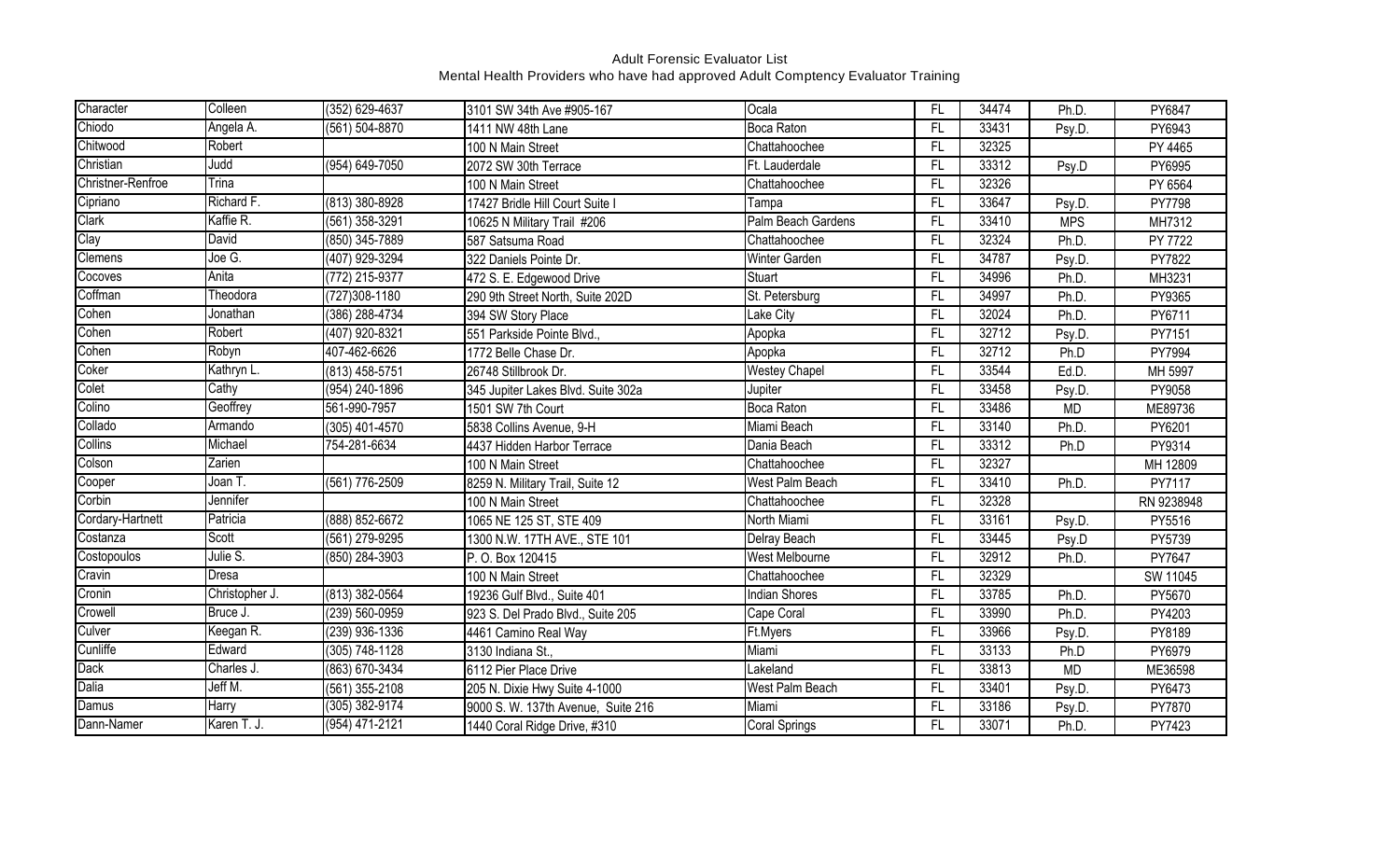| Danziger          | Jeffrey        | (407) 679-6400   | 2300 Maitland Center Pkwy, Suite 211 | Maitland             | FL.             | 32751 | <b>MD</b> | ME49703   |
|-------------------|----------------|------------------|--------------------------------------|----------------------|-----------------|-------|-----------|-----------|
| D'Arienzo         | Justin         | $(904)379-8094$  | 11512 Lake Mead Ave. #702            | Jacksonville         | FL.             | 32256 | Psy.D.    | PY7397    |
| <b>Davies</b>     | Anne           | (954) 895-5856   | 3312 NE 40TH STREET                  | Ft. Lauderdale       | FL.             | 33308 | Psy.D.    | PY6038    |
| <b>Davis</b>      | Nicole R.      | (305) 933-5733   | 2750 NE 185 Street, Suite 305        | Aventura             | FL.             | 33180 | Psy.D.    | PY7520    |
| <b>Davis</b>      | Roger T.       | (904) 860-4640   | P. O. Box 1485                       | Yulee                | FL              | 32041 | Ph.D.     | PY5281    |
| Davis             | Sandra G.      | (407) 870-5788   | 600 N. Thacker Avenue, Suite A-1     | Kissimmee            | FL              | 34741 | Ph.D.     | MH5015    |
| Day               | Dennis         | (954) 776-7992   | 5353 N. FEDERAL HIGHWAY, STE #204    | Ft. Lauderdale       | FL              | 33308 | Ph.D.     | PY2139    |
| De Feo            | <b>Marie</b>   | (954) 529-7910   | 6278 N. Federal Hwy                  | Ft. Lauderdale       | $\overline{FL}$ | 33308 | Psy.D.    | PY6980    |
| <b>DeClue</b>     | Gregory S.     | (941) 951-6674   | 16443 Winburn Place                  | Sarasota             | FL.             | 34240 | Ph.D.     | PY3427    |
| DeFazio           | Antoinette     | 813-956-4927     | 3612 S. Church Ave                   | Tampa                | FL.             | 33629 | Ph.D      | PY6666    |
| DeGaglia          | John           | (754) 245-0211   | 11095 NW 17 PL                       | Coral Springs        | $\overline{FL}$ | 33071 | Ph.D.     | MH5115    |
| Deitchman         | George         | (904) 568-8927   | 708 Third Street North,              | Jacksonville         | FL.             | 32250 | Ph.D      | MT1169    |
| de la Nuez        | Laura          | (786) 797-7788   | 6736 Magnolia Ct                     | Miami                | FL.             | 33143 | Psy.D,    | PY7224    |
| DelBeato          | Donald J.      | (727) 849-6261   | 7511 Little Road, Suite 102          | New Port Richey      | FL.             | 34654 | Ph.D.     | PY2144    |
| <b>DelGiudice</b> | Constance A.   | (772) 631-6138   | 2440 SE Federal Highway              | <b>Stuart</b>        | $\overline{FL}$ | 34994 | Ed. D.    | MH 9049   |
| Dellenbarger      | Leslie         |                  | 100 N Main Street                    | Chattahoochee        | FL              | 32330 |           | PY5308    |
| Del Rio           | Cristian       | (786) 246-9082   | 7765 SW 87 Ave., Suite 104           | Miami                | $\overline{FL}$ | 33176 | Psy.D.    | PY4832    |
| Demery            | Jason A.       | (352) 359-7620   | 10247 SW 98th Terrace                | Gainesville          | FL              | 32608 | Ph.D.     | PY7500    |
| <b>DePass</b>     | Carrole        | (863) 491-4845   | 13613 SE Hwy 70                      | Arcadia              | $\overline{FL}$ | 34266 | Psy.D.    | PY7845    |
| Diaz              | Tania          | (786) 202-0226   | 19146 NW 24th PL                     | Pembroke Pines       | FL              | 33029 | Psy.D.    | PY6296    |
| Diaz-Quintana     | Rebeca         | (305) 951-0122   | 1414 NW 107th Avenue, Suite #201     | Miami                | FL              | 33172 | Psy.D.    | PY7602    |
| Disney            | Kristina       | (661) 699-0458   | 4817 Royal Birkdale Way              | <b>Wesley Chapel</b> | FL.             | 33543 | Ph.D.     | PY8733    |
| <b>Diston</b>     | Lorraine       | (305) 905-3794   | 7324 Bay Hill Drive                  | Miami                | FL.             | 33015 | Psy.D.    | PY4470    |
| <b>DiTomasso</b>  | Michael J.     | (305) 256-4324   | 13834 SW 122nd Court                 | Miami                | FL.             | 33186 | Ph.D.     | PY5449    |
| Dodrill           | Kay            | (954) 561-9681   | 200 Oakwood Lane, Suite 100          | Hollywood            | FL.             | 33023 | <b>MA</b> | MH3401    |
| Doenlen           | Hendry         | (850) 434-5033   | 1120 N. Palaofox                     | Pensacola            | $\overline{FL}$ | 32501 | <b>MD</b> | ME0055256 |
| Dolan             | Jonathan       | (954) 564-9390   | 105 105 NE 3RD ST, STE B             | Ft. Lauderdale       | FL              | 33301 | <b>MS</b> | MH7909    |
| Dolente           | Ralph J.       | (813) 512-1834   | 2301 Gatewood St.                    | <b>Plant City</b>    | FL              | 33563 | Psy.D.    | PY0004209 |
| Donde             | Aaron          | (954) 505-4266   | 1922 Tyler Street,                   | Hollywood            | FL              | 33020 | Psy.D.    | PY8531    |
| Dorce             | Daphne         | $(561)$ 400-8585 | 3410 Vanderbilt Drive                | Wellington           | FL              | 33414 | <b>MD</b> | ME93968   |
| Dorsainville      | Aida           | (407) 494-3787   | 734 Irma Avenue                      | Orlando              | FL.             | 32803 | Psy.D.    | PY8484    |
| D'Ottavio         | Kelly          | (954) 531-3456   | 525 NE 30th St.                      | <b>Wilton Manors</b> | FL              | 33334 | Psy.D.    | PY9099    |
| <b>Drake</b>      | Robert (Ruben) | (813) 368-9788   | 6392 Narragansett Bay Dr. #201       | Tampa                | FL.             | 33615 | M.A.      | MH7324    |
| <b>Droz</b>       | Ronald         | (941) 725-0045   | 3905 W. Kennedy Blvd.                | Tampa                | FL.             | 33609 | Psy.D.    | PY4376    |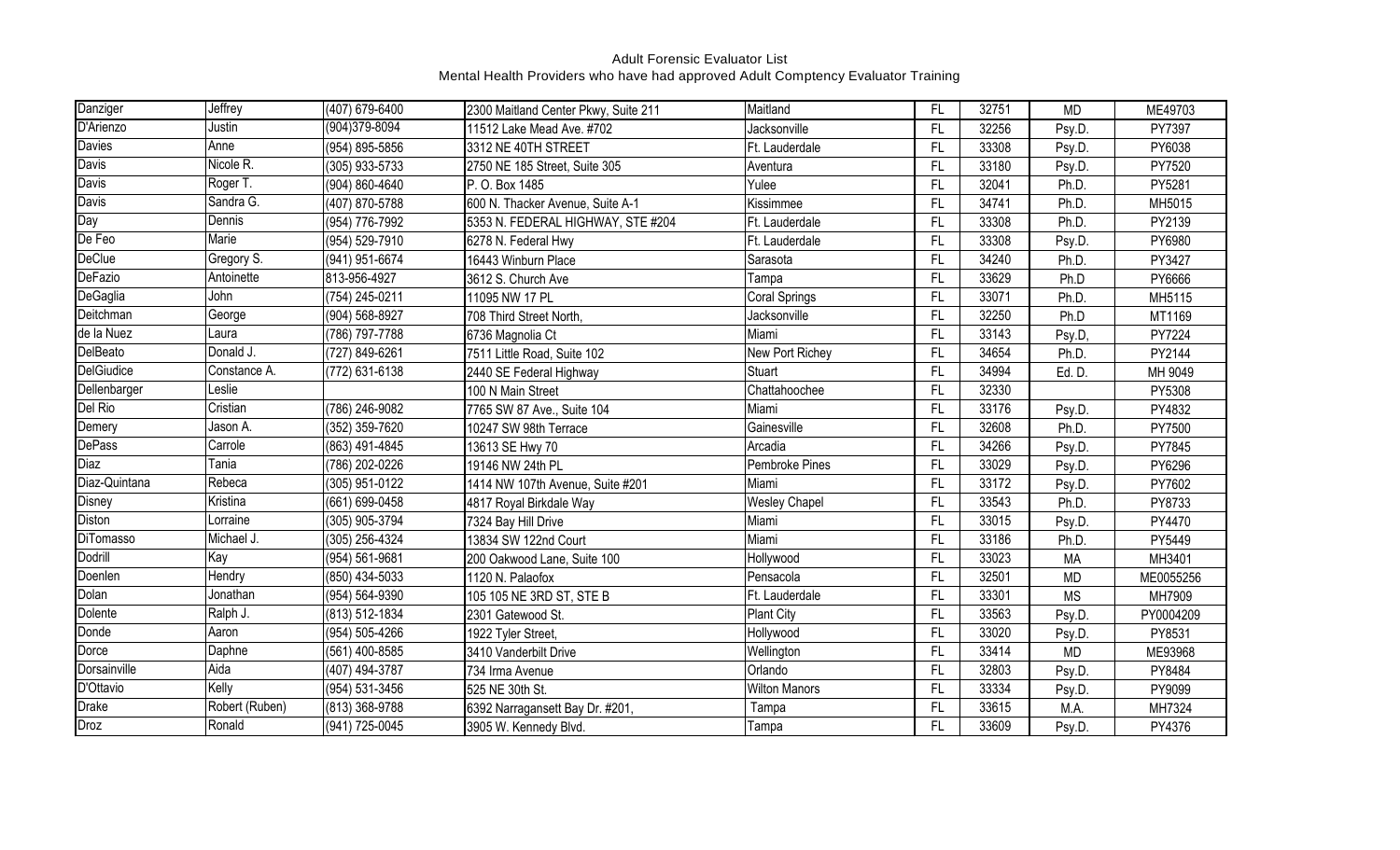| <b>Duffee</b> | Shawn           | $(772) 597 - 9498$ | 96 SW Allapattch Rd                  | Indian town           | FL.             | 34956 | Ph.D       | PY6334         |
|---------------|-----------------|--------------------|--------------------------------------|-----------------------|-----------------|-------|------------|----------------|
| Dumville      | Elizabeth       | (863) 877-1855     | 4729 US 98 South, STE 104            | Lakeland              | FL.             | 33812 | <b>MS</b>  | MH6514         |
| Duquette      | Gabriella       | (305) 510-1670     | 12523 SW 95 Terrace                  | Miami                 | FL              | 33186 | Psy.D.     | PY8598         |
| <b>Duros</b>  | Rachel          | (407) 280-6168     | PO Box 691821                        | Orlando               | FL.             | 32869 | Ph.D       | PY9677         |
| Duvall        | Sue             | (352) 575-5401     | 10025 SW 135th St.                   | Archer                | FL.             | 32617 | <b>BSN</b> | RN9185044      |
| Eberwein      | Julie D.        | (407) 245-0045     | 3670 Maguire Blvd., Suite 110        | Orlando               | FL.             | 32803 | Ph.D.      | MH9903         |
| Echavarria    | David O.        | (305) 826-2754     | 1250 96th Street                     | Miami                 | FL.             | 33154 | Ph.D.      | PY3493         |
| Eggenberger   | Jim             | (561) 383-5729     | 1041 45th St.                        | West Palm Beach       | $\overline{FL}$ | 33407 | <b>MS</b>  | <b>IMH5809</b> |
| Eisner        | Martin          | $(561) 865 - 1161$ | 7259 DEMEDICI CIRCLE                 | Delray Beach          | FL.             | 33446 | Psy.D.     | PY5500         |
| Ellinger      | Mark S.         | (561) 498-5300     | 16244 S. Military Trail Suite 460    | Delray Beach          | $\overline{FL}$ | 33484 | Psy.D.     | PY4111         |
| Emanoilidis   | George          | (863) 243-3196     | 100 Fiji Court NE                    | Lake Placid           | FL              | 33852 | Psy.D.     | PY8561         |
| Epstein       | Monica          | (813) 404-2881     | 3314 Bay to Bay Blvd., Suite E       | Tampa                 | FL.             | 33609 | Ph.D.      | PY8327         |
| Euwema        | David           | (407) 933-2544     | 600 N Thacker Ave. A-7               | Kissimmee             | FL.             | 34741 | <b>MS</b>  | MH3089         |
| Evans         | Robert A.       | (727) 786-0600     | 2706 ALTERNATE 19 NORTH, STE 214     | Palm Harbor           | FL.             | 34683 | Ph.D.      | SS361          |
| Faraldo       | Lisa            | (954) 812-0900     | 140 JFK Drive, Suite 146             | <b>Atlantis</b>       | $\overline{FL}$ | 33462 | Ph.D.      | <b>PY7777</b>  |
| Farzanegan    | Fred            | (813) 785-5577     | 82 Columbia Drive                    | Tampa                 | FL              | 33606 | Ph.D.      | PY 3572        |
| Fazio         | Rachel          | (941) 753-0064     | 4835 27th St. #121                   | Bradenton             | FL.             | 34207 | Psy.D.     | PY9027         |
| Feldman       | <b>David</b>    | (305) 899-3478     | 11300 NE 2nd Ave.                    | Miami Shores          | FL              | 33161 | Ph.D.      | PY7358         |
| Fellows       | Cheryl W.       | (972) 732-6552     | 17490 Meandering Way, #204           | Dallas                | $\overline{FL}$ | 75252 | Ph.D.      | PY3724         |
| Fenster       | <b>Marshall</b> | (561) 395-4422     | 7301 W. Palmetto Park Road           | <b>Boca Raton</b>     | FL.             | 33433 | Psy.D.     | PY4991         |
| Ferguson      | Sheryl A.       | (954) 476-0255     | 1040 BAYVIEW DRIVE, STE 517          | Ft. Lauderdale        | $\overline{FL}$ | 33304 | Psy.D.     | PY6736         |
| Fernandez     | Elias           | (305) 397-9094     | 223 E. Flagler Street, Suite 432     | Miami                 | $\overline{FL}$ | 33131 | Ph.D.      | PY7672         |
| Ferrara       | Filomena        | (813) 259-0303     | 3030 N. Rocky Point Drive, Suite 150 | Tampa                 | FL              | 33607 | Ph.D.      | SS434          |
| Fichera       | Christopher     | (561) 395-0243     | 831 Coral Ridge Dr.                  | Coral Springs         | FL.             | 33071 | Ph.D.      | PY4473         |
| Fichera       | Christopher     | (561) 395-0243     | 7100 W. Camino Real, #123            | Boca Raton            | FL.             | 33433 | Ph.D.      | PY4473         |
| Fischer       | Diana           | (561) 649-1414     | 3898 VIA POINCIANA DR., STE 16       | Lake Worth            | FL.             | 33467 | <b>MD</b>  | ME70948        |
| Fischer       | Kenneth         | (352) 754-8786     | 11938 Valley Falls                   | Springhill            | FL              | 34609 | Ph.D.      | PY8337         |
| Fischetto     | Anthony         | 954-552-6770       | 218 Commercial Blvd #232             | Lauderdale by the sea | $\overline{FL}$ | 33308 | Ed.D       | PY6665         |
| Fish          | Michael         | (954) 370-7692     | 274 S. University Dr.                | Plantation            | FL.             | 33324 | Ph.D.      | PY3726         |
| Fisher        | Deborah         | (727) 432-2030     | 4110 29th Ave. N.                    | St. Petersburg        | FL.             | 33713 |            | MH12831        |
| Fonte         | Gustavo A.      | (305) 423-7062     | 80 SW 8th St., #2000                 | Miami                 | FL.             | 33130 | Ph.D.      | PY0005001      |
| Foris         | <b>Brooke</b>   | (954) 789-9053     | 2925 Myrtle Oak Circle               | Davie                 | FL              | 33328 | Psy.D.     | PY8274         |
| Fraggetti     | Gloria M.       | (954) 472-6808     | 3107 Stirling Road, Suite 103        | Fort Lauderdale       | FL.             | 33312 | Ph.D.      | PY0004559      |
| Frank         | David           | (727) 360-7534     | 3820 Gulf Blvd PH2                   | St. Petersburg Beach  | FL.             | 33706 | <b>MD</b>  | ME65856        |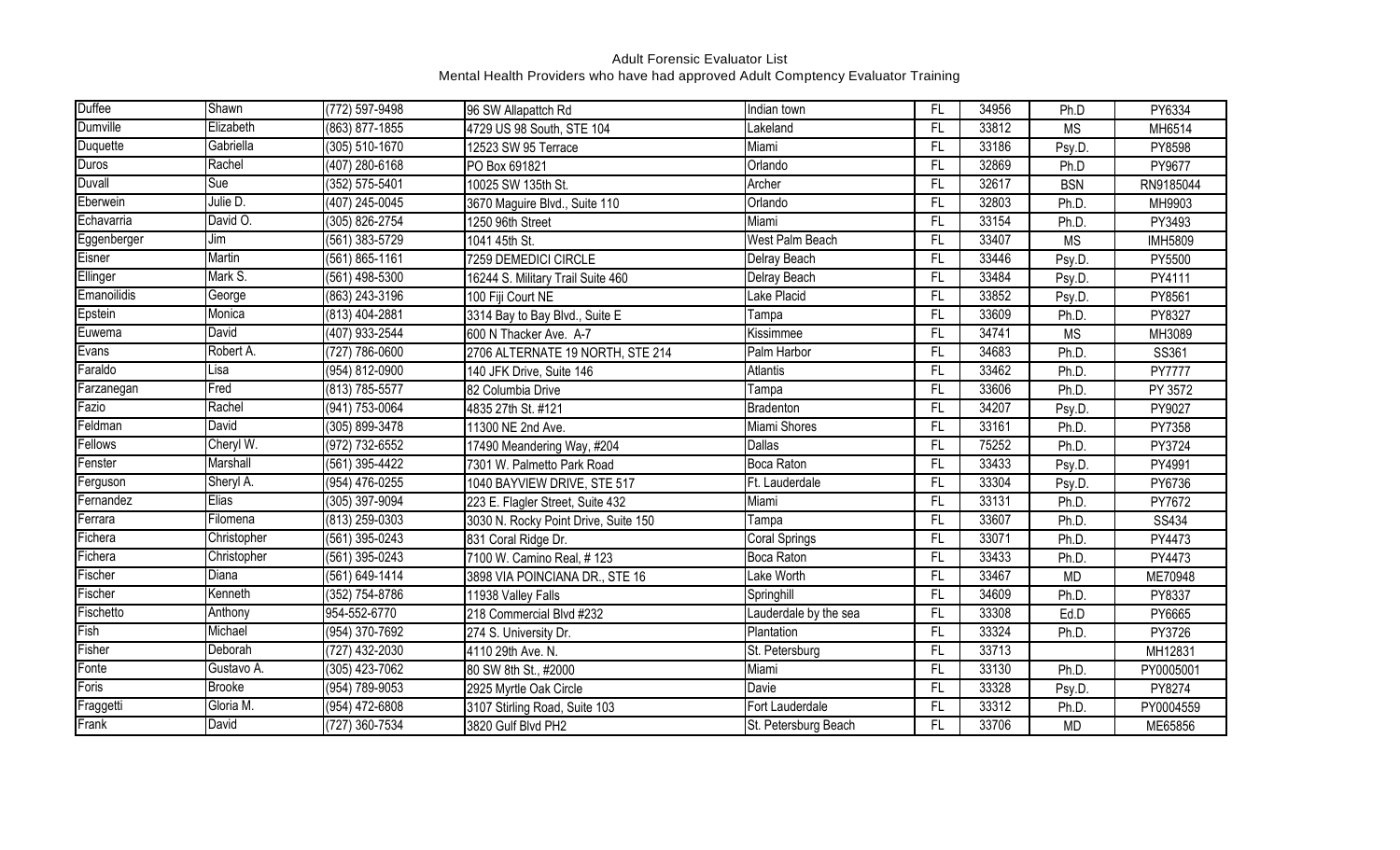| Freeman           | <b>Bet</b>   | (954) 931-5191     | 4581 WESTON RD. #113                  | Weston               | FL        | 33331 | Psy.D.     | PY7137      |
|-------------------|--------------|--------------------|---------------------------------------|----------------------|-----------|-------|------------|-------------|
| French            | Lucas        |                    | 100 N Main Street                     | Chattahoochee        | <b>FL</b> | 32331 |            | IMH 13958   |
| Friedenberg       | William P.   | $(386)$ 253-2531   | 403 N. Wild Olive Ave.                | Daytona Beach        | FL        | 32118 | Ph.D.      | PY2214      |
| Friedman          | Colleen M.   | (904) 608-5022     | 13244 Eucalyptus Drive                | Jacksonville         | FL        | 32225 | <b>MSW</b> | SW3270      |
| Friedman          | Melissa      | (305) 534-3636     | 4308 Alton Rd #420                    | Miami Beach          | FL        | 33140 | Ph.D.      | PY6892      |
| Friedman          | Nicole A.    | (954) 829-0129     | 18684 Cape Sable Drive                | Boca Raton           | FL        | 33498 | Psy.D.     | PY6442      |
| Frumkin           | <b>Bruce</b> | (305) 666-0068     | 7241 SW 63rd Ave., Suite 203-A        | S. Miami             | FL        | 33143 | Ph.D.      | PY0003191   |
| Fuentes           | Dainery      | $(863) 660 - 0218$ | 5897 Lake Victoria Drive              | Lakeland             | <b>FL</b> | 33813 | Ph.D.      | PY4076      |
| Funk              | Michael      | $(305)$ 393-3544   | PO Box 1074                           | Tavernier            | <b>FL</b> | 33070 | Ph.D.      | PY3550      |
| Galmarini         | <b>Maria</b> | (239) 851-9931     | 3101 S. Ocean Dr. #3007               | Hollywood            | <b>FL</b> | 33019 | <b>MS</b>  | MH12421     |
| Gamache           | Michael      | (813) 264-9600     | 13902 N. DALE MABRY HWY, STE 101      | Tampa                | <b>FL</b> | 33618 | Ph.D.      | PY3577      |
| Garcia            | Lazaro       | (305) 264-9044     | 7805 Coral Way, Suite 118             | Miami                | <b>FL</b> | 33155 | Ph.D.      | PY3472      |
| Garcia            | Roald        | (954) 927-4405     | 940 S. Federal Hwy                    | Hollywood            | <b>FL</b> | 33020 | Psy.D.     | PY7631      |
| Garcon            | Jose Nadine  | (954) 404-7052     | 1133 SW 167th Ave                     | Pembroke Pines       | FL        | 33027 | Psy.D.     | PY7571      |
| Garma             | Brenda M.    | (561) 315-8849     | 11382 Prosperity Farms Road Suite 225 | Palm Beach Gardens   | <b>FL</b> | 33410 | Ph.D       | MH7233      |
| Gass              | Carlton      | (305) 431-7673     | 16658 SW 81 Ter                       | Miami                | FL        | 33193 | Ph.D.      | PY3728      |
| Gates             | Elise        | (954) 581-9006     | 2840 NE 35th St.                      | Ft. Lauderdale       | FL        | 33306 | <b>MA</b>  | MH4824      |
| Gayle             | Monique      | 786-303-3280       | 8511 NW 4th St.                       | Pembroke Pines       | FL        | 33024 | <b>MS</b>  | MT2492      |
| Geramanis         | Anastasia    |                    | 5400 34th St. W                       | Bradenton            | FL        | 34210 | <b>MSW</b> | SW10120     |
| Gerena            | Juliana      | (954) 340-0560     | 9600 West Sample Rd., Suite 200       | <b>Coral Springs</b> | FL        | 33065 | Psy.D.     | PY6450      |
| Gertz             | Maria        | 954-288-2504       | 2152 NE 62nd Ct.                      | Ft. Lauderdale       | FL        | 33308 | Psy.D      | PY7604      |
| Gil               | Lissette     | (305) 903-3505     | 4350 SW 154th Place                   | Miami                | <b>FL</b> | 33185 | Ed.S.      | MH7915      |
| Gilbert           | Tobi N.      | (727) 488-3605     | 10024 45 Way North                    | <b>Pinellas Park</b> | FL        | 33782 | Psy.D.     | PY7449      |
| Gilgun            | Lawrence     | (850) 479-7474     | 6160 N. Davis Hwy., Ste. 9C           | Pensacola            | FL        | 32504 | Ph.D.      | PY2225      |
| Gillespie-Johnson | Marjorie M.  | (954) 431-7676     | 1000 N Hiatus Rd, Suite#110           | Pembroke Pines       | FL        | 33026 | Ph.D.      | ARNP2809552 |
| Gillis            | Jolie        | (850) 333-3732     | 1547 Spears Rd                        | Westville            | FL        | 32464 | <b>MS</b>  | MH9041      |
| Glemaud-Garnier   | Myriam       | (305) 439-8681     | 1493 Running Oak Lane                 | Royal Palm Beach     | FL        | 33411 | Psy.D.     | PY8358      |
| Goldfarb          | Dori         | (941) 365-2962     | 2155 Main St.                         | Sarasota             | FL        | 34237 | Ph.D.      | PY5872      |
| Goldsmith         | Debra A.     | (813) 982-1268     | 11309 Thonotosassa Rd.                | Thonotosassa         | <b>FL</b> | 33592 | Ph.D       | PY4674      |
| Gonzalez          | Efrain       | (305) 218-5540     | 8589 SW 115th Place                   | Miami                | <b>FL</b> | 33173 | Psy.D.     | PY3731      |
| Gonzalez          | Raymond      | (305) 409-7150     | 7413 Lochness Dr.                     | Miami Lakes          | FL        | 33126 | Psy.D.     | PY9443      |
| Gonzalez-Diaz     | Vivian       | (786) 220-6902     | P.O. Box 347604                       | <b>Coral Gables</b>  | <b>FL</b> | 33234 | Ph.D.      | PY0005395   |
| Gonzalez-Eastep   | Diana        | (617) 869-1933     | 11602 NW 69th Terrace                 | Doral                | FL        | 33178 | Ph.D.      | PY8351      |
| Goodwin           | Kyle J.      | (407) 740-6838     | 2737 West Fairbanks Ave               | <b>Winter Park</b>   | <b>FL</b> | 32789 | Psy.D.     | PY8144      |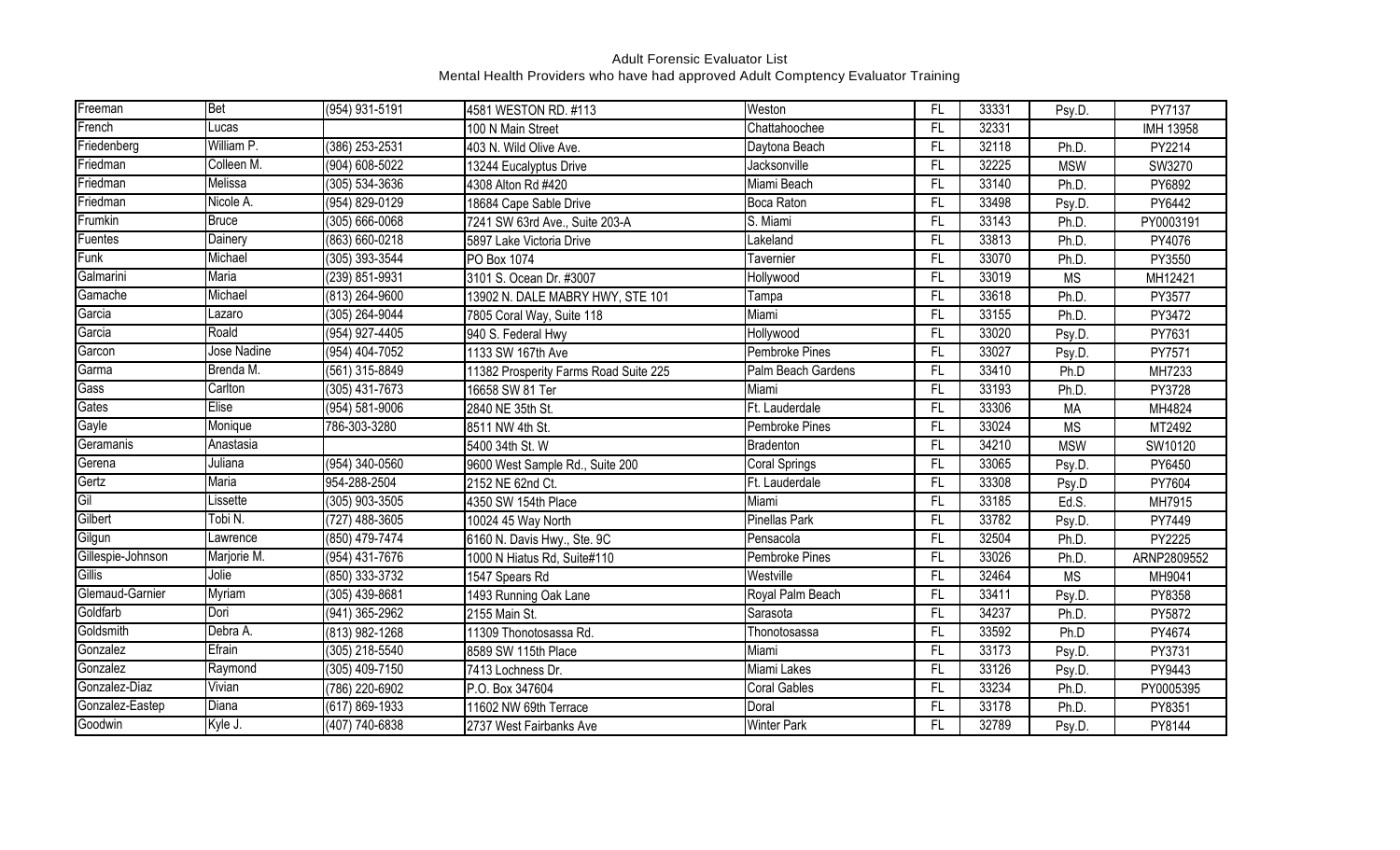| Goodwin         | <b>Brandee</b> |                    | 100 N Main Street                        | Chattahoochee      | FL.             | 32332 |             | PY 9399     |
|-----------------|----------------|--------------------|------------------------------------------|--------------------|-----------------|-------|-------------|-------------|
| Gran            | Jeffrey M.     | (954) 558-2870     | 4302 W.BROWARD BLVD., STE 800            | Ft. Lauderdale     | FL              | 33317 | Psy.D.      | PY5683      |
| Grandinetti     | Dawn M         | (954) 290-2126     | 4789 SW 148th Avenue, Suite 202          | Davie              | FL              | 33330 | Psy.D.      | PY8065      |
| Grandmont       | AnnaMarie      | (727) 773-7274     |                                          |                    | FL.             |       | <b>MA</b>   | MH4407      |
| Granger         | Darah          | (904) 259-6211     | 12513 Gentle Knoll Ct.                   | Jacksonville       | FL              | 32258 | Psy.D.      | PY8249      |
| Green           | Katherine      | (904) 630-6216.    | 500 East Adams Street                    | Jacksonville       | FL.             | 32202 | <b>MED</b>  | MH9789      |
| Greenberg       | Michael S.     | (727) 735-0906     | 28050 US Hwy. 19 North, Suite 307        | Clearwater         | FL.             | 33761 | Ph.D.       | PY0003816   |
| Groom           | Kevin N.       | (850) 433-1656     | 890 S PALAFOX STREET, STE 300            | Pensacola          | $\overline{FL}$ | 32502 | Ph.D.       | PY6326      |
| Guerrero        | Johanna W.     | (305) 456-4147     | P.O. Box 172435                          | Miami              | FL              | 33017 | Ph.D.       | PY8056      |
| Gummoe          | Peggy          | (813) 968-7188     | 16554 NORTHDALE MABRY HWY                | Tampa              | FL              | 33618 | <b>MSW</b>  | SW1714      |
| Guthrie         | Norman D.      | (863) 648-0500     | 6700 South Florida Avenue, #13           | Lakeland           | FL              | 33813 | <b>MD</b>   | ME0044705   |
| Gutierrez       | Luis C.        | (813) 786-8600     | 10417 Oakbrook Drive                     | Tampa              | FL              | 33618 | <b>MD</b>   | ME29652     |
| <b>Haber</b>    | Merry S.       | $(305)$ 373-7106   | 1001 Brickell Bay Dr., Suite 2204        | Miami              | FL              | 33131 | Ph.D.       | PY0002258   |
| Haga            | Kimberly S.    | (850) 916-2217     | 1101 Gulf Breeze Pkwy, Bldg. 5, Suite 19 | <b>Gulf Breeze</b> | FL.             | 32561 | Ph.D.       | PY5717      |
| Hagans          | Chad L.        | (850) 377-2070     | 5980 Jameson Circle                      | Pace               | FL              | 32571 | Ph.D.       | PY7619      |
| Hall            | Astrid S.      | (352) 215-3825     | 11302 SE Hwy 301                         | Hawthorne          | $\overline{FL}$ | 32640 | <b>MA</b>   | MH2744      |
| Hall            | Laura          | (321) 213-8763     | 1900 South Harbor City                   | Melbourne          | FL.             | 32951 | Psy.D.      | PY6216      |
| Hall            | Richard C.W.   | (407) 322-8199     | 2500 West Lake Mary Blvd., Suite 219     | Lake Mary          | FL.             | 32746 | <b>MD</b>   | ME14470     |
| Hall            | Roderick L.    | (850) 933-6451     | 9728 Cypress Pond Avenue                 | Tampa              | FL              | 33647 | Ph.D.       | PY0003911   |
| Hall            | Ryan C.W.      | (407) 322-8199     | 2500 West Lake Mary Blvd., Suite 219     | Lake Mary          | FL              | 32746 | <b>MD</b>   | ME99792     |
| Hamilton        | Michael W.     | (941) 795-5712     | 4236 59th St. West                       | Bradenton          | FL              | 34209 | Psy.D.      | MH0003835   |
| Hammond         | Nekeshia       | (813) 567-3253     | 710 Oakfield Dr. Ste 102,                | Brandon            | FL.             | 33511 | Psy.D       | PY7859      |
| Hanlon          | Heidi M.       | (813) 215-2075     | 1056 Clearview Avenue                    | Tampa              | FL              | 33629 | <b>MS</b>   | MH6606      |
| Hanson          | Richard W.     | (727) 430-4728     | P. O. Box 07365                          | Fort Myers         | FL              | 33919 | Ph.D.       | PY3322      |
| Hargrove        | Lynn M.        | (561) 355-2108     | 205 N. Dixie Hwy, Suite 4-1100           | West Palm Beach    | FL.             | 33401 | Psy. D      | PY6874      |
| Harness         | Marie Donita   |                    | 100 N Main Street                        | Chattahoochee      | $\mathsf{FL}$   | 32333 |             | PY 5400     |
| Harper          | Julie F.       | (850) 226-7322     | 151 Mary Esther Blvd., #408              | Mary Esther        | FL.             | 32569 | Psy.D.      | PY7168      |
| Harrell         | Michael        | (407) 629-9435     | 336 GROVE AVE., STE B                    | <b>Winter Park</b> | FL.             | 32789 | Ph.D.       | PY2265      |
| <b>Harris</b>   | Alan J.        | (904) 739-3688     | 6944 St. Augustine Road, Suite C         | Jacksonville       | FL              | 32217 | Ph.D.       | PY0003387   |
| Harrison        | Deborah A.     | (239)732-5959      | 501 Goodlette Road North, Suite A-202    | <b>Naples</b>      | FL              | 34102 | Ph.D.       | PY3967      |
| Harrison-Spoerl | Ronda          | (850) 727-8492     | 1530 METROPOLITAN BLVD, STE 201          | Tallahassee        | FL              | 32308 | Ph. D.      | PY6776      |
| Harrop          | Martha J.      | (954) 684-1468     | 1108 NW 133 Avenue                       | Pembroke Pines     | FL              | 33028 | <b>ARNP</b> | ARNP1506162 |
| Hart            | <b>Nellie</b>  | (305) 213-1567     | 6401 SW 87TH AVE., STE 114               | Miami              | FL.             | 33173 | Psy.D.      | PY7502      |
| <b>Hartig</b>   | Tracy L.       | $(863) 533 - 6471$ | 158 E. Summerlin Street                  | Bartow             | FL.             | 33830 | Psy.D.      | PY0006030   |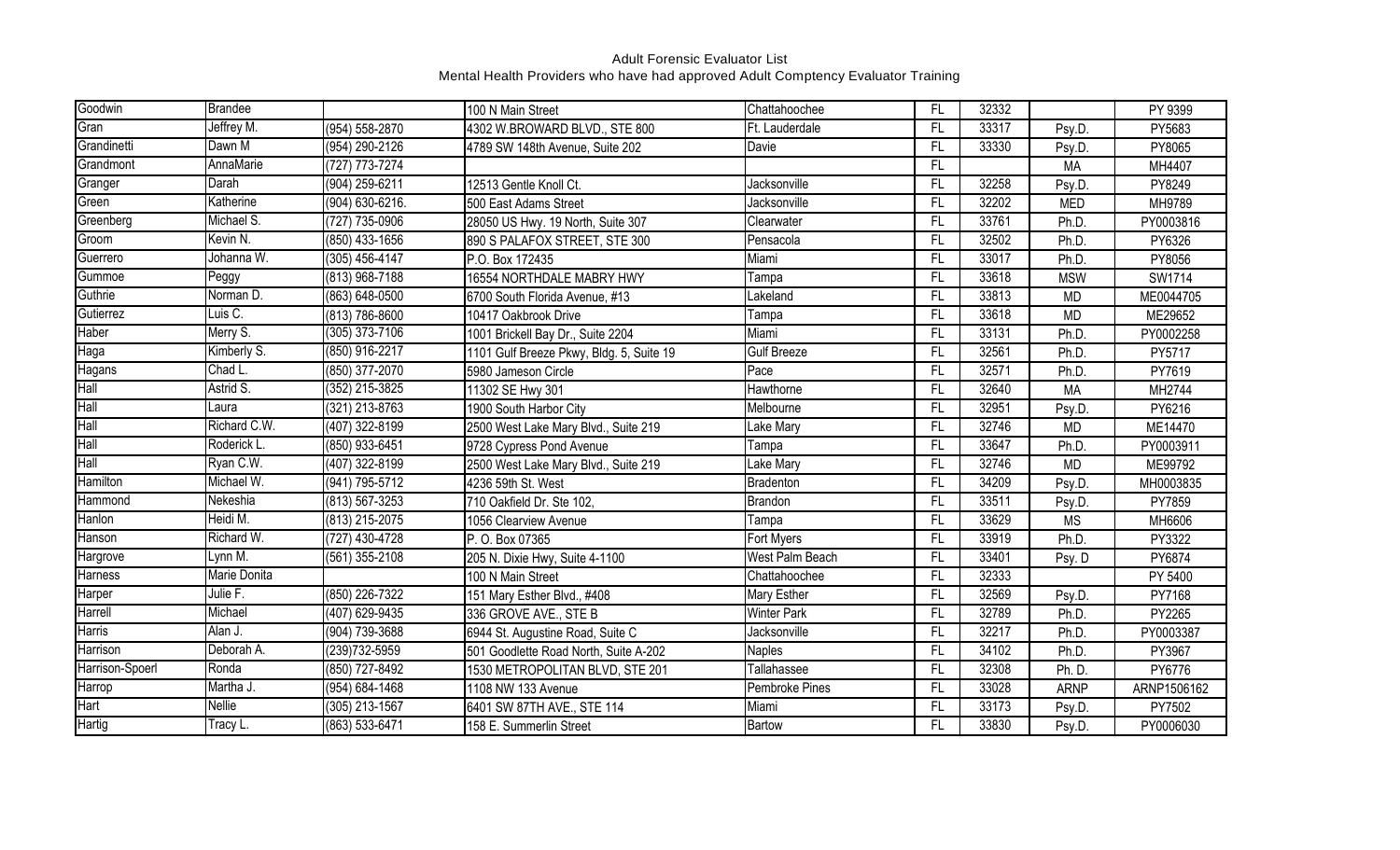| <b>Haye</b>    | Denise       | (305) 733-1821 | 4995 NW 72nd Ave, STE 206          | Miami               | FL.             | 33166 | <b>MSW</b> | SW8518          |
|----------------|--------------|----------------|------------------------------------|---------------------|-----------------|-------|------------|-----------------|
| Heide          | Kathleen M.  | (813) 250-0224 | 815 Seddon Cove Way                | Tampa               | $\overline{FL}$ | 33606 | Ph.D.      | MH0002524       |
| Henley         | Tracey G.    | (863) 701-9202 | 631 Mid Florida Drive              | Lakeland            | FL              | 33813 | Ph.D       | PY6020          |
| Herrera        | Jorge        | (305) 445-9554 | PO BOX 142064                      | <b>Coral Gables</b> | FL.             | 33134 | Ph.D.      | PY3733          |
| Hickling       | Edward       | (518) 453-2990 | 4 Atrium Drive                     | Albany              | FL.             | 12205 | Psy.D.     | PY7950          |
| Hohnecker      | Laura        | (954) 675-1532 | 1040 Bayview Drive, #325           | Fort Lauderdale     | FL.             | 33304 | Ph.D.      | PY0005346       |
| Holbrook       | James W.     | (305) 296-5455 | 3706 B N. Roosevelt Blvd.          | Key West            | FL              | 33040 | Ed.D.      | PY0003968       |
| Holler         | Michael      | (305) 393-1230 | 91831 OVERSEAS HIGHWAY, STE A      | <b>Tavernier</b>    | $\overline{FL}$ | 33070 | <b>MA</b>  | MH3670          |
| Hong           | Victor       | (813) 636-8811 | 4107 W. Spruce Street #100         | Tampa               | $\overline{FL}$ | 33607 | M.D.       | ME86302         |
| Huber          | Rose C.      | 305-901-7350   | 1550 Madruga Avenue, Suite 510     | Coral Gables        | FL              | 33146 | Psy.D.     | PY7973          |
| Hudson         | Brady L.     | (850) 322-5383 | 3653 Cagney Drive, STE 205         | Tallahassee         | FL.             | 32309 | Ph.D.      | PY7427          |
| Huff           | Sandra L.    | (954) 392-3129 | 10544 NW 4th St.                   | Plantation          | FL.             | 33324 | Ph.D.      | SW2860          |
| Iglesias       | Alex         | (561) 775-0155 | 11211 Prosperity Farms Rd., #110-C | Palm Beach Gardens  | FL.             | 33410 | Ph.D.      | PY3659          |
| Imhof          | Eric A.      | (954) 646-6141 | P. O. Box 267458                   | Weston              | FL.             | 33326 | Psy.D.     | PY0006061       |
| Isaza          | Maria Helena | (813) 932-3469 | 2715 W. Sligh Ave.                 | Tampa               | F <sub>L</sub>  | 33614 | Ph.D.      | PY3735          |
| Isom           | Benjamin F.  | (305) 652-1081 | 111 NW 183rd St., Suite 351        | Miami               | FL              | 33169 | Psy.D.     | PY3916          |
| Ison           | Alyss        | (863) 838-0365 | 1242 Costine Dr.                   | Lakeview            | FL.             | 33809 | <b>MA</b>  | <b>IMH13184</b> |
| Jackson        | Carolyn      | (727) 464-6555 | 14250 49th Street N                | Clearwater          | FL.             | 33762 | <b>MSW</b> | SW10436         |
| Jackson        | Heidi        | 407-310-9853   | 1536 Lucky Pennie Way              | Apopka              | FL.             | 32701 | <b>MA</b>  | MH12502         |
| Jacobs-Alvarez | Fredesvinda  | (407) 226-3733 | 7350 Futures Drive, Suite 16       | Orlando             | FL              | 32819 | <b>MD</b>  | ME79634         |
| Jacobson       | Martha C     | (954) 987-8812 | 3900 Hollywood Blvd., Suite 301    | Hollywood           | FL              | 33021 | Ph.D.      | PY0004227       |
| Jacobson       | Sanford      | (305) 663-9275 | 7900 SW 57TH AVE, STE 14           | South Miami         | FL.             | 33143 | <b>MD</b>  | ME9796          |
| Jaggi          | Chirstine M. |                | 14250 49th St. North               | Clearwater          | FL              | 33762 | Ph.D.      | PY6329          |
| Jakuc          | Rima         | (561) 379-3650 | 2147 Man of War,                   | West Palm Beach     | FL.             | 33411 | Psy.D.     | PY7597          |
| Jalazo         | Royce        | (954) 232-7092 | 1975 E. SUNRISE BV., SUITE 532     | Ft. Lauderdale      | FL.             | 33304 | Psy.D.     | PY7671          |
| Janner         | Amanda       | (407) 740-6838 | 2737 West Fairbanks Ave            | <b>Winter Park</b>  | FL.             | 32789 | Psy.D.     | PY7567          |
| Janner         | Robert A.    | (407) 740-6838 | 2737 West Fairbanks Ave            | <b>Winter Park</b>  | FL.             | 32789 | Psy.D.     | PY7585          |
| Jaslow         | Marcy        | (954) 304-3871 | 5048 Lakewood Dr.                  | Cooper City         | $\overline{FL}$ | 33330 | Psy.D      | PY9326          |
| Jean           | Christine    | (561) 223-1727 | 6619 South Dixie Highway, #196     | Miami               | FL.             | 33143 | Psy.D.     | PY6942          |
| Jimenez        | Andres L.    | (305) 243-7780 | 1320 South Dixie Hwy, Suite 400    | <b>Coral Gables</b> | FL.             | 33146 | <b>MD</b>  | ME22390         |
| Jimenez        | Maria        | (813) 503-3652 | 2202 Plantation Key Apt. 202       | Brandon             | FL.             | 33508 | Psy.D.     | PY9007          |
| Jimenez        | Andres       | (305) 355-9028 | 1695 NW 9 Ave                      | Miami               | FL.             | 33136 | M.D.       | ME22390         |
| Jochananov     | Michael      | 786-546-1620   | 20600 Highland Lakes Blvd          | North Miami Beach   | FL.             | 33179 | Psy.D      | PY 7251         |
| Johnson        | Arnise L.    | (954) 665-6974 | 2705 Jackson Street                | Hollywood           | $\overline{FL}$ | 33020 | Ph.D.      | PY6572          |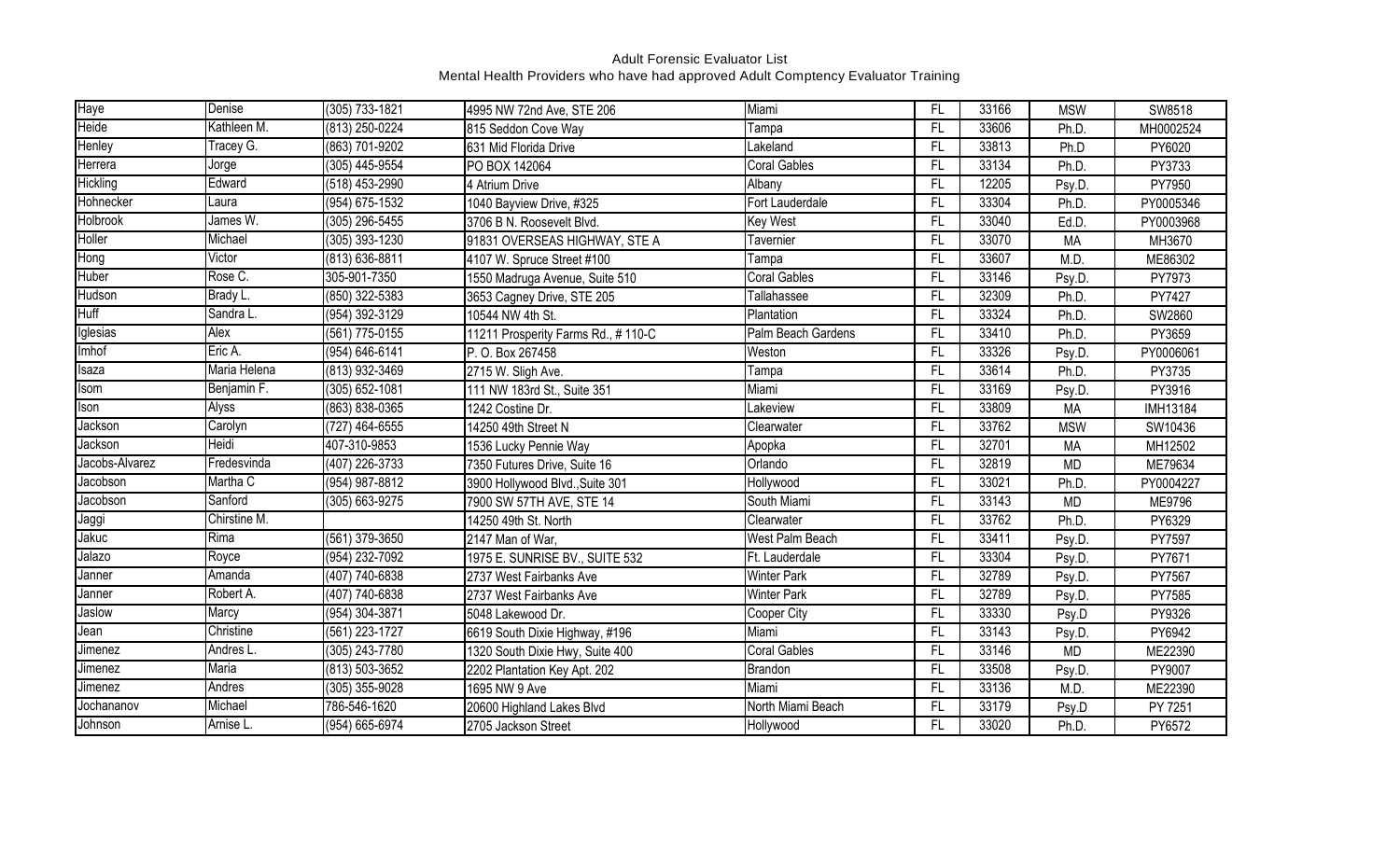| Johnson        | Elizabeth      | (305) 542-3043     | 4733 W. Atlantic Ave. #C21              | Delray Beach         | FL              | 33445 | Psy.D.     |           |
|----------------|----------------|--------------------|-----------------------------------------|----------------------|-----------------|-------|------------|-----------|
| Johnson        | Jerrod         | (954) 428-6020     | 4851 W. Hillborough Blvd.               | Coconut Creek        | FL.             | 33073 | Psy.D.     | PY8744    |
| Johnson        | Robin          | (904) 505-7861     | 7855 Argyle Forest Blvd. Ste. 906       | Jacksonville         | FL.             | 32244 | Psy.D.     | PY7686    |
| Johnson-Greene | Douglas        | (305) 243-8472     | 1120 NW 14th Street, Unv Miami, CRB 954 | Miami                | FL              | 33136 | Ph.D.      | PY7850    |
| Johnston       | Jamie          | (850) 424-5210     | 1008 Airport Road                       | Destin               | FL              | 32541 | Ph.D.      | PY8403    |
| Jones          | Barton L.      | (954) 684-4564     | P.O. Box 820855                         | Pembroke Pines       | FL              | 33029 | Ph.D.      | PY5290    |
| Josephs        | David          | (850) 516-9440     | 2840 Via Roma Court                     | <b>Gulf Breeze</b>   | FL.             | 32563 | Psy.D      | PY4924    |
| Kalkines       | Christopher T. | (904) 296-7117     | 4651 Salisbury Rd., #481                | Jacksonville         | $\overline{FL}$ | 32256 | Psy.D.     | PY0004489 |
| Kalkstein      | Tabitha        | $(561) 688 - 5224$ | 3228 Gunclub Rd                         | West Palm Beach      | FL              | 33406 | Ph.D.      | MH7354    |
| Kallas         | George         | (954) 471-8328     | 7551 NW 1st St.                         | Pembroke Pines       | FL              | 33024 | Psy.D.     | PY7800    |
| Kanakis        | Steven N,      | (727) 846-1516     | 7026 Little Rd.                         | New Port Richey      | FL              | 34654 | Psy.D.     | PY4400    |
| Kaplan         | Rachel A.      | (954) 817-2062     | 9220 Oak Grove Circle                   | Davie                | FL.             | 33328 | Psy.D.     | PY7478    |
| Karbonik       | Elaine         | (954) 340-0888     | 1881 NW UNIVERSITY #104                 | <b>Coral Springs</b> | FL.             | 33071 | Psy.D.     | PY6992    |
| Kasper         | Mary           | (941) 365-2188     | 2650 Bahia Vista Street Suite 209       | Sarasota             | FL              | 34239 | Ph.D.      | PY5663    |
| Katz           | Sheba          | (239) 247-1756     | 12791 World Plaza Lane, Bldg. #89       | Ft. Myers            | $\overline{FL}$ | 33907 | Ph.D.      | PY8046    |
| Kelly          | Michelle       | (407) 963-0510     | 9120 Teacher Lane                       | Davenport            | FL.             | 33897 |            | MH11664   |
| Khan           | Mohamed        | (954) 821-9307     | 4719 S.W. 62nd Street                   | Ocala                | FL.             | 34474 | Psy.D.     | PY8523    |
| Klein          | Andrew G.      | (786) 271-5027     | 1001 Brickell Bay Drive, Suite 2204     | Miami                | FL.             | 33131 | Ph.D.      | PY7180    |
| Klein          | Sandra M.      | (305) 527-5444     | 1835 NE Miami Gardens Dr. #342          | North Miami Beach    | FL.             | 33179 | Psy.D.     | PY6415    |
| Kling          | Paul S.        | (239) 415-8686     | P. O. Box 07277                         | Ft. Myers            | FL              | 33919 | Ph.D.      | PY5011    |
| Knabb          | P. Daniel      | (904) 383-7352     | 623 Oak Street                          | Green Cove Springs   | FL.             | 32043 | Ph.D       | PY8463    |
| Knight         | Jennifer       | (561) 301-4515     | P.O. Box 32332                          | Palm Beach Gardens   | FL.             | 33410 | Psy.D.     | PY7388    |
| Knox           | Nicole         | (863) 491-4865     | 117 Tangerine rd                        | Lake Placid          | FL.             | 33852 | Psy.D.     | PY9175    |
| Koncsol        | Stephen        | (305) 653-0098     | 2999 N.E. 191 ST, STE 701               | Aventura             | FL              | 33180 | Ph.D.      | PY2754    |
| Konowitz       | Ronald H.      | (561) 381-4668     | 6871 Imperial Beach Circle              | Delray Beach         | FL.             | 33446 | Ph.D.      | PY2353    |
| Kremper        | William G.     | (863) 533-6471     | 158 E. Summerlin Street                 | Bartow               | FL              | 33830 | Ph.D.      | PY0002360 |
| Krop           | Harry D.       | (352) 372-6645     | 1212 NW 12th Avenue                     | Gainesville          | FL              | 32601 | Ph.D.      | PY0002364 |
| Kuharek        | Jack           | (863) 534-4193     | 255 N. BROADWAY, DRAWER J-171           | Bartow               | FL.             | 33831 | Ph.D.      | MH1953    |
| Kushch         | Carolina       | (754) 423-9844     | 600 Three Islands Blvd #807             | Hallandale           | FL              | 33009 | <b>MSW</b> | SW8491    |
| Kuzenski       | Delta          | (850) 315-7816     | 36 Brian Circle                         | Santa Rosa Beach     | FL.             | 32459 | <b>MSW</b> | SW11023   |
| Lambert        | Ernestine      | (863) 877-7311     | 307 Lake Ariana Blvd.                   | Auberndale           | FL              | 33802 | <b>MSW</b> | SW4563    |
| Land           | Ava C.         | (352) 873-4441     | 1135 NE 8 Avenue                        | Ocala                | FL              | 34470 | Ph.D.      | PY0004857 |
| Landrum        | Greg           | 772-546-9103       | 11080 SE Dixie Hwy                      | Hobesound            | FL.             | 33455 | Psy.D      | PY3587    |
| Larson         | James          | (850) 434-5033     | 1120 North Palafox Street               | Pensacola            | FL.             | 32501 | Ph. D.     | PY2379    |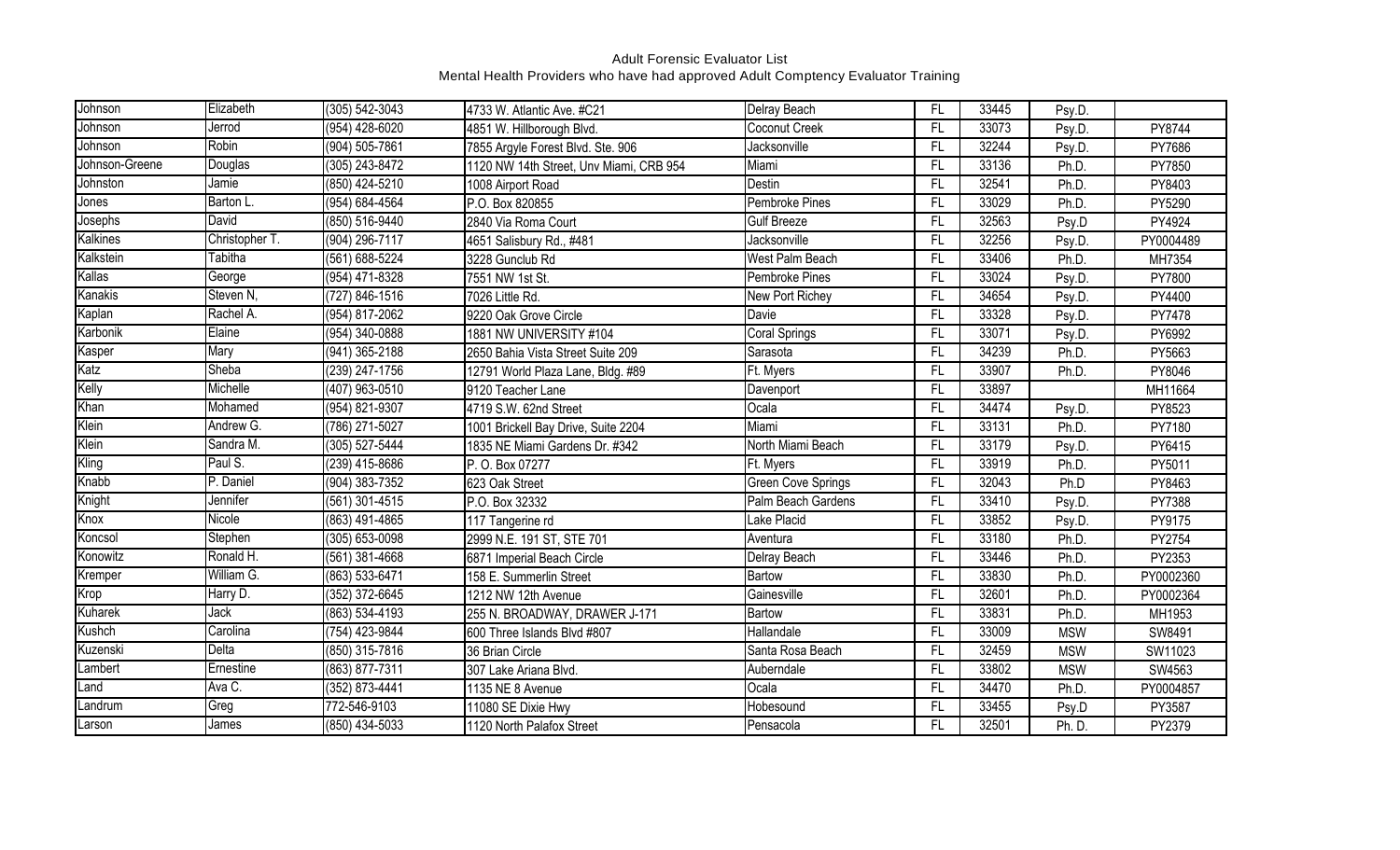| Lavelle         | Suzanne M.        | (863) 701-9202     | 631 MidFlorida Drive                     | Lakeland              | FL              | 33813 | Psy.D.      | PY8288        |
|-----------------|-------------------|--------------------|------------------------------------------|-----------------------|-----------------|-------|-------------|---------------|
| Laviniere       | Nicole            | 305-335-2048       | 190 NW 117th ave                         | <b>Coral Springs</b>  | FL              | 33071 |             | SW9183        |
| azarou          | Emily E.          | $(813)$ 374-0171   | 3030 N. Rocky Point Drive, West, Ste 262 | Tampa                 | FL              | 33607 | <b>MD</b>   | ME90118       |
| Legum           | Louis             | (386) 326-4009     | 421 St. Johns Avenue, Suite 106          | Palatka               | FL              | 32177 | Ph.D.       | PY2384        |
| Lekarczyk       | Dorothy T.        | (352) 567-6700     | 38104 Meridian Ave.                      | Dade City             | FL.             | 33525 | Ph.D.       | PY0002386     |
| Leland          | Terence W.        | (850) 402-1976     | 1235 Miccosukee Road                     | Tallahassee           | FL.             | 32308 | Ph.D.       | PY0003874     |
| emarque         | Migolalia (Mindy) | (904) 535-4243     | 12301 Apple Leaf Drive,                  | Jacksonville          | FL              | 32224 | M.ED        | MH9791        |
| Leon            | Yolanda           | (813) 633-6000     | 508 S. Habana Ave.                       | Tampa                 | FL.             | 33607 | Psy.D.      | PY5685        |
| eone            | Janet             | (813) 927-2095     | 9550 HWY 19 N, Suite 221                 | Port Richey           | FL.             | 34668 | <b>BSN</b>  | RN1232242     |
| Leporowski      | Deborah K.        | (888) 747-5596     | 1340 US 1, #135                          | Jupiter               | FL              | 33469 | Psy.D.      | PY4996        |
| Lettner         | Harald            | (239) 434-6111     | 501 Goodlette Rd. STE C-104              | <b>Naples</b>         | FL              | 34102 | Ph.D.       | PY4878        |
| Levin           | Clifford A.       | (352) 372-6645     | 1212 NW 12th Ave., Suite B               | Gainesville           | $\overline{FL}$ | 32601 | Ph.D.       | PY0003922     |
| Lind            | Michelle          | (561) 758-0633     | 460 Veronica Ave. NE,                    | Palm Bay              | FL              | 32987 | <b>MSW</b>  | SW11059       |
| Linderman       | Rosemary          | (727) 409-9014     | 6052 Gulfport Blvd.                      | St. Petersburg        | FL.             | 33707 | Psy.D.      | PY8072        |
| Livingston      | Nichole A.        | (724) 840-3847     | 2055 Thomasville Rd., Apt. C108          | Tallahassee           | FL.             | 32308 | Psy.D.      | PY8314        |
| LoBuglio-Vigil  | Laura             | (305) 557-5003     | 5803 N.W. 151ST STREET, STE 203          | Miami Lakes           | FL              | 33014 | Psy.D.      | PY5852        |
| Lombard         | Chris             | (239) 434-6596     | 865 91st Street,                         | <b>Naples</b>         | FL              |       | <b>MS</b>   | MH9966        |
| _oPiccolo       | Charles J.        | (954) 491-5565     | 251 Hibiscus Avenue                      | Lauderdale-by-the-Sea | FL              | 33308 | <b>MD</b>   | ME60031       |
| _otierzo        | Anne              | (772) 284-0345     | 2576 SE Alfonso Ave                      | Port St. Lucie        | FL              | 34952 | <b>MS</b>   | MH12683       |
| Lozada-Murray   | Susana            | (813) 679-6275     | 4703 Alton Rd                            | Tampa                 | FL              | 33615 | Psy.D.      | PY8820        |
| Ludwig          | Robert P.         | (305) 595-9986     | 9260 Sunset Dr., Bldg. 6, Ste. 201       | Miami                 | FL              | 33173 | Psy.D.      | PY0003081     |
| Lupo            | Joseph A.         | (352) 575-8844     | 4000 NW 51st Street, #F102               | Gainesville           | FL              | 32606 | Ph.D.       | PY4833        |
| <b>Machlus</b>  | Scot D.           | (727) 992-2098     | 3610 Galileo Drive, Suite 101            | Trinity               | FL              | 34655 | Ph.D.       | PY4321        |
| Mack            | Christopher       | (352) 256-7142     | 225 Southwest 7th Terrace                | Gainesville           | FL.             | 32604 | <b>LCSW</b> | SW10715       |
| MacKay          | Adele             | (561) 686-7996     | 5730 Corporate Way, Suite 100            | West Palm Beach       | FL              | 33407 | Psy.D.      | PY3714        |
| Mandelblatt     | Ali               | (215) 888-6276     | 250 NE 3rd Ave, APT 516                  | Delray Beach          | FL.             | 33444 | Psy.D.      | PY7786        |
| Mangrola        | Raju              | $(561) 691 - 1400$ | 4600 MILITARY TRAIL, STE 206             | Jupiter               | FL              | 33458 | <b>MD</b>   | ME51839       |
| Mantero-Atienza | Emilio            | $(305)$ 326-0776   | 1321 NW 14 STREET SUITE # 607            | Miami                 | $\overline{FL}$ | 33125 | <b>MD</b>   | ME61968       |
| Marban          | Elsa M.           | (305) 631-0778     | 2264 SW 7th Street                       | Miami                 | FL              | 33135 | Psy.D.      | PY0006114     |
| <b>Marcus</b>   | Howard            | $(954)$ 475-4575   | 11092 Topeka Place                       | Cooper City           | FL.             | 33026 | Psy.D.      | PY5651        |
| Marie           | Michaelanne       | (561) 281-9986     | 205 N. Dixie Highway                     | Palm Beach            | FL              | 33401 | Psy.D.      | PY6353        |
| <b>Marina</b>   | Dorita            | (305) 551-3995     | 12490 SW 6th Street                      | Miami                 | FL              | 33184 | Ph.D.       | PY0002433     |
| Marotta         | Priscilla         | (954) 583-8831     | 7390 NW Fifth Street, Suite 5            | Plantation            | FL              | 33317 | Ph.D.       | PY3973        |
| Marotti         | Alessandra        | (813) 636-8811     | 4107 W Spruce Street #100,               | Tampa                 | FL              | 33607 | Psy.D.      | <b>PY7772</b> |
| <b>Marrero</b>  | <b>Isis</b>       | (813) 974-7582     | 3515 E. Fletcher Ave. MDC Box 14,        | Tampa                 | FL              | 33613 | <b>MD</b>   | ME97375       |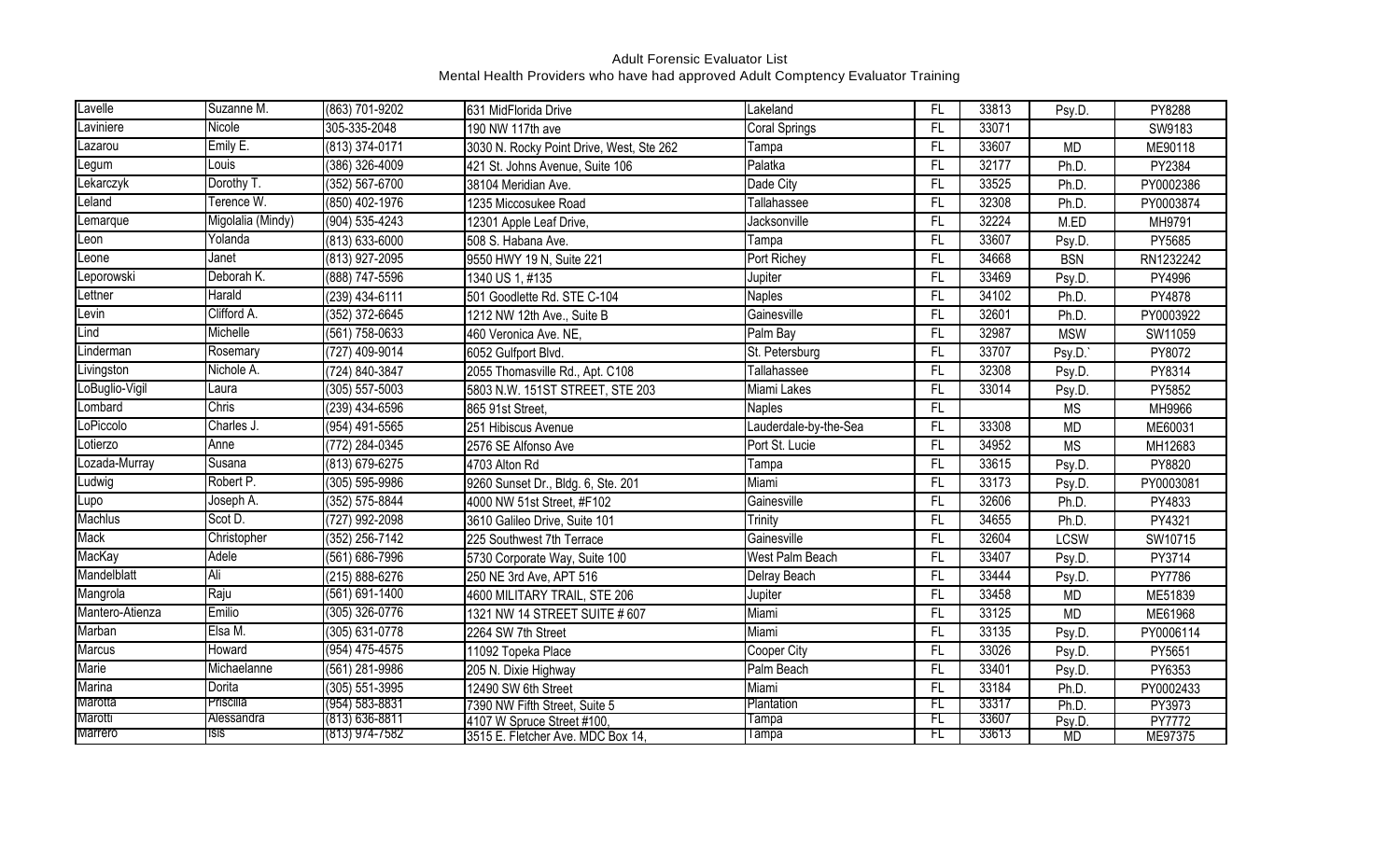| Marshall             | Christine      | (609) 381-6936   | 2821 NE 44th Street                    | Lighthouse Point    | FL        | 33064 | <b>MSW</b> | SW9877      |
|----------------------|----------------|------------------|----------------------------------------|---------------------|-----------|-------|------------|-------------|
| Martin               | Sabrina        | (419) 509-9023   | 1559 Blue Magnolia                     | Brandon             | <b>FL</b> | 33510 | Psy.D.     | PY9390      |
| Mathew               | Bijimon        | $(352)$ 662-4755 | 3415 Eastmonte Drive                   | Valrico             | FL        | 33596 | <b>MSW</b> | SW5551      |
| Matthews             | Charles O.     | (813) 985-0900   | 12909 N 56th Street, #203              | Tampa               | FL        | 33617 | Ph.D.      | PY6713      |
| Mattingly            | Michelle       | (813) 974-9258   | 3515 E. Fletcher Avenue                | Tampa               | FL        | 33613 | Ph.D       | PY7999      |
| Max                  | David M.       | (954) 472-5933   | P. O. Box 15217                        | Plantation          | FL        | 33318 | Ph.D.      | PY3285      |
| McClain-Gutzman      | Valerie R.     | (321) 795-7716   | PO Box 260878                          | Tampa               | FL        | 33685 | Psy.D.     | PY5178      |
| McClaren             | Harry A.       | (850) 545-4422   | P.O. Box 522                           | Quincy              | FL        | 32353 | Ph.D.      | PY3239      |
| McCoy                | Anthony        | (850) 717-4333   | 1317 Winewood Blvd, Bldg. 6 3rd Floor  | Tallahassee         | FL        | 32399 | Ph.D.      | PY4499      |
| McDermott            | Lisa           | (561) 792-7000   | PO Box 212979                          | Royal Palm Beach    | <b>FL</b> | 33421 | Ph. D.     | MH8490      |
| McDonald             | Randi N.       | (850) 613-6677   | 1270 N. Eglin Parkway, STE C-12        | Shalimar            | FL        | 32579 | Psy.D      | PY7940      |
| McDowell             | Fabienne       | (813) 601-1293   | 8801 Hunter's Lake Dr.                 | Tampa               | <b>FL</b> | 33647 | <b>MS</b>  | MH12487     |
| McGovern             | James          | (941) 753-0064   | 4835 27th St. West Ste125,             | Bradenton           | FL        | 34207 | Psy.D.     | PY4238      |
| <b>McGraw</b>        | Stephen S.     | (561) 355-4000   | 205 N. Dixie Hwy Rm 4-1100             | West Palm Beach     | FL        | 33401 | Psy. D     | PY3446      |
| McHugh               | Kathleen       | (407) 622-0825   | 1215 Louisana Ave, Ste. 100            | <b>Winter Park</b>  | FL        | 32789 | Ph.D.      | PY7262      |
| McKenzie             | Elsie          | (305) 735-4406   | 13 GULF DR                             | Key Largo           | FL        | 33037 | Ed.D.      | MH5324      |
| McMahon              | Elizabeth A.   | (352) 377-2700   | 5745 SW 75th Street, Suite 250         | Gainesville         | FL        | 32608 | Ph.D.      | PY0002425   |
| <b>McManus</b>       | Jennifer       | (386) 748-4157   | 4143 San Juan Ave.                     | Jacksonville        | FL        | 32110 | Ph.D.      | PY9138      |
| McMurray             | Donald         | (941) 921-5181   | 1303 LANDINGS DR                       | Sarasota            | FL        | 34231 | Ph.D.      | PY4631      |
| McNamee              | Owen           | (954) 831-8658   | 760 Beachwood Lane                     | Plantation          | FL        | 33317 | JD         | Bar #818161 |
| McSorley             | Kelly          | (314) 853-5652   | 1201 N. Federal Highway, P.O. Box 4666 | Fort Lauderdale     | FL        | 33304 | Psy.D      | PY9099      |
| McTavous             | <b>Adelina</b> | (305) 434-7660   | 1205 4th Street                        | <b>Key West</b>     | FL        | 33040 | Ph.D       | MH13046     |
| Meadows              | William R.     | (904) 327-4686   | P.O. Box 822                           | Orange Park         | FL        | 32067 | Ph.D.      | PY6268      |
| Melendez             | Manuel         | (305) 264-7808   | 5860 W Flagler Street,                 | Miami               | FL        | 33144 | <b>MD</b>  | ME102626    |
| <b>Mellin-Ardity</b> | Danielle       | (954) 296-5108   | 2040 SAMPLE ROAD                       | Lighthouse Point    | FL        | 33064 | Ph.D.      | PY5853      |
| <b>Melnick</b>       | llan           | (786) 564-9844   | 401 Coral Way #208 A                   | <b>Coral Gables</b> | FL        | 33134 | <b>MD</b>  | ME94563     |
| Menard               | Elizabeth      | (305) 587-8455   | 1205 Fourth St.                        | <b>Key West</b>     | FL        | 33040 | M.S.       | MH11188     |
| Mendez-Timmons       | Monique        | (954) 540-4483   | 11410 NW 22nd St.                      | Pembroke Pines      | FL        | 33026 | Psy.D.     | PY8592      |
| Mera                 | Maribel        | (305) 984-1930   | 640 East Washington Street Apt F,      | Monticello          | <b>FL</b> | 32344 | Psy.D      | PY8425      |
| Merwin               | Jack           | (904) 824-7733   | 1100-1 S. Ponce deLeon Blvd.           | St. Augustine       | FL        | 32084 | Ph.D.      | PY2444      |
| Messina              | Lee            | (631) 804-0223   | 7819 N.W. 228th Street                 | Raiford             | FL        | 32026 | Psy.D.     | PY8568      |
| Meyer                | James B.       | (850) 222-7774   | 111 West Bloxham St.                   | Tallahassee         | FL        | 32301 | Ph.D.      | PY002894    |
| Meyer                | Jennifer S.    | (850) 728-0016   | 3675 Corinth Drive                     | Tallahassee         | FL        | 32308 | Ph.D.      | PY7463      |
| Mhatre               | Umesh M.       | (386) 755-1800   | 165 SW VISION GLENN                    | Lake City           | FL        | 32025 | <b>MD</b>  | ME27561     |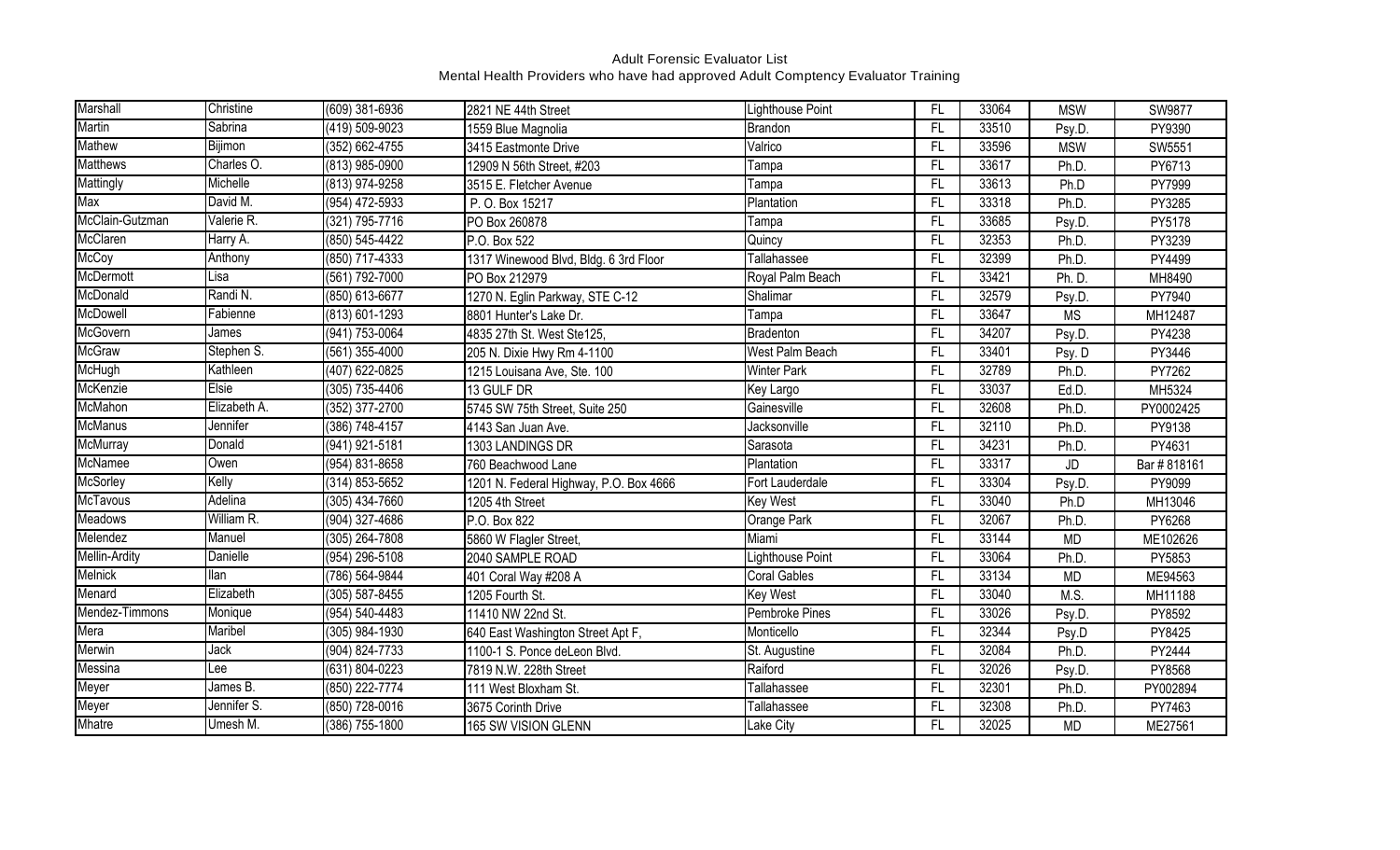| Mignone       | Susanne      | (954)322-0348      | 915 Middle River Drive, Ste. 520      | Ft. Lauderdale      | FL        | 33304 | Psy.D.     | PY7234   |
|---------------|--------------|--------------------|---------------------------------------|---------------------|-----------|-------|------------|----------|
| Mihalovich    | John P.      | (772) 370-9836     | 2506 SE Anchorage Cv H-1              | Port St. Lucie      | FL        | 34952 | Ph.D.      | PY2766   |
| Mihalovich    | John         | (772) 370-9836     | 2506 SE Anchorage Ct. H-1             | Port St. Lucie      | FL        | 34952 | Ph.D       | PY2766   |
| Mike          | John         | (561) 714-2294     | 2466 San Pietro Circle                | Palm Beach Gardens  | FL        | 33410 | M.D.       | ME60901  |
| Miller        | Howard B.    | (954) 987-4100     | 3363 Sheridan Street, #210            | Hollywood           | FL        | 33021 | <b>MD</b>  | ME37969  |
| Milles        | Karen L.     | (305) 891-6070     | 12555 Biscayne Blvd. #956             | North Miami         | FL        | 33181 | Ph.D.      | PY4864   |
| <b>Mings</b>  | Eric         | (407) 977-0377     | 16877 E. Colonial Dr. Unit 405        | Orlando             | FL        | 32820 | Ph.D.      | PY4089   |
| Miranda       | Madelyn      | $(305)$ 975-0938   | 1231 CATALONIA AVENUE                 | <b>Coral Gables</b> | FL        | 33134 | Psy.D.     | PY6596   |
| Mishara       | Tanju        | (305) 360-7538     | 2409 N. ROOSEVELT BLVD, STE 8         | Key West            | FL        | 33040 | Ph.D.      | PY3286   |
| Mistler       | <b>Brian</b> |                    | 2700 N. Tamiami Trail                 | Sarasota            | FL        | 34234 | Ph.D.      | PY8662   |
| Mitchell      | Freddie      | (813) 500-1642     | 17125 N.E3 RD AVENUE                  | N. Miami Beach      | <b>FL</b> | 33162 | <b>MSW</b> | SW1053   |
| Moering       | Robert G,    | (813) 731-7432     | 1501 S. Alexander Street, Suite 104   | <b>Plant City</b>   | <b>FL</b> | 33563 | Psy.D.     | PY6832   |
| Mohl          | Stefanie     | (407) 836-4716     | 435 N ORANGE AVE, STE 400             | Orlando             | FL        | 32801 | <b>MSW</b> | SW11121  |
| Monroe        | Marcia       | (813) 238-6701     | 1015 E Hamilton Ave.                  | Tampa               | FL        | 33604 | <b>MSW</b> | SW1299   |
| Montes de Oca | Gloria       | (305) 302-1793     | 9065 SW 87TH AVE, STE 106             | Miami               | FL        | 33176 | Ph.D.      | PY7546   |
| More          | Rosemary     | (786) 344-0019     | 8637 SW 137th                         | Miami               | FL        | 33183 | Psy.D.     | PY7541   |
| Moreno        | Gabriela     | (786) 925-7425     | 7381 SW 162nd Ct                      | Miami               | FL        | 33193 | Psy. D     | PY7538   |
| Morgan        | Amanda       | (850) 434-5033     | 1120 N. Pelafox St.                   | Pensacola           | FL        | 32501 | Ph.D.      | PY8102   |
| Morgan        | Christina    | (786) 469-8973     | 6401 SW 87 Avenue, #114               | Miami               | FL        | 33173 | Psy.D.     | PY7476   |
| <b>Morris</b> | Barry A.     | (305) 519-6054     | 1458 Adams St.                        | Hollywood           | <b>FL</b> | 33020 | Ph.D.      | PY2465   |
| <b>Morris</b> | James B,     | (727) 230-9227     | 28870 US Hwy 19 N, Suite 339          | Clearwater          | FL        | 33761 | Ph.D.      | PY5952   |
| Morse         | Tracey L.    | (850) 556-7944     | 1114 E. Tennessee Street              | Tallahassee         | FL        | 32308 | Ph.D.      | PY7775   |
| Moten         | Allison      | (954) 600-6345     | 101 NE Third Ave. Ste 1500            | Ft.Lauderdale       | FL        | 33301 | Psy.D.     | PY7569   |
| Moy           | Gretchen     | (561) 355-2108     | 205 North Dixie Highway, Suite 4.1100 | West Palm Beach     | FL        | 33401 | Ph.D.      | PY8179   |
| Mueller       | (Mary)Beth   | (850) 322-8806     | 260 RALPH RICHARDS ROAD               | Quincy              | FL        | 32351 | <b>MSW</b> | SW3268   |
| Munchel       | Brittani     | (863) 370-1997     | 255 N Broadway, floor 3               | Bartow              | FL        | 33830 | Ph.D.      | MH11681  |
| Munson        | Quina        | (954) 825-1866     | 110 East Broward Blvd., STE 1700      | Ft. Lauderdale      | <b>FL</b> | 33301 | Psy.D.     | PY7632   |
| <b>Murray</b> | Susan        | (813) 221-2727     | PO Box 1283                           | Tampa               | FL        | 33601 | <b>MD</b>  | ME68821  |
| Musgrove      | Jeffrey      | $(954) 828 - 9077$ | 534 NE 13th Court                     | Ft. Lauderdale      | FL        | 33304 | Psy.D.     | PY7278   |
| Nadal         | Anais        | (305) 725-0189     | 115 SW 11th St. #609                  | Miami               | <b>FL</b> | 33130 | Psy.D.     | PY9417   |
| Nahrstedt     | Thomas       | (305) 285-8900     | 2000 SO DIXIE HIGHWAY SUITE 103       | Miami               | FL        | 33133 | <b>MS</b>  | MH6452   |
| Nanton        | Andrew       | (407) 243-8323     | 6601 Central Florida Pkwy,            | Orlando             | FL        | 32821 | <b>MD</b>  | ME107690 |
| Neidigh       | Larry        | (904) 269-3324     | 1543 Kingsley Avenue, Suite 18A       | Orange Park         | FL        | 32073 | Ph.D       | PY4090   |
| NeJame        | Julie        | (407) 488-4892     | 266 Thorne Meadow                     | Davenport           | FL        | 33897 | Psy.D      | PY8805   |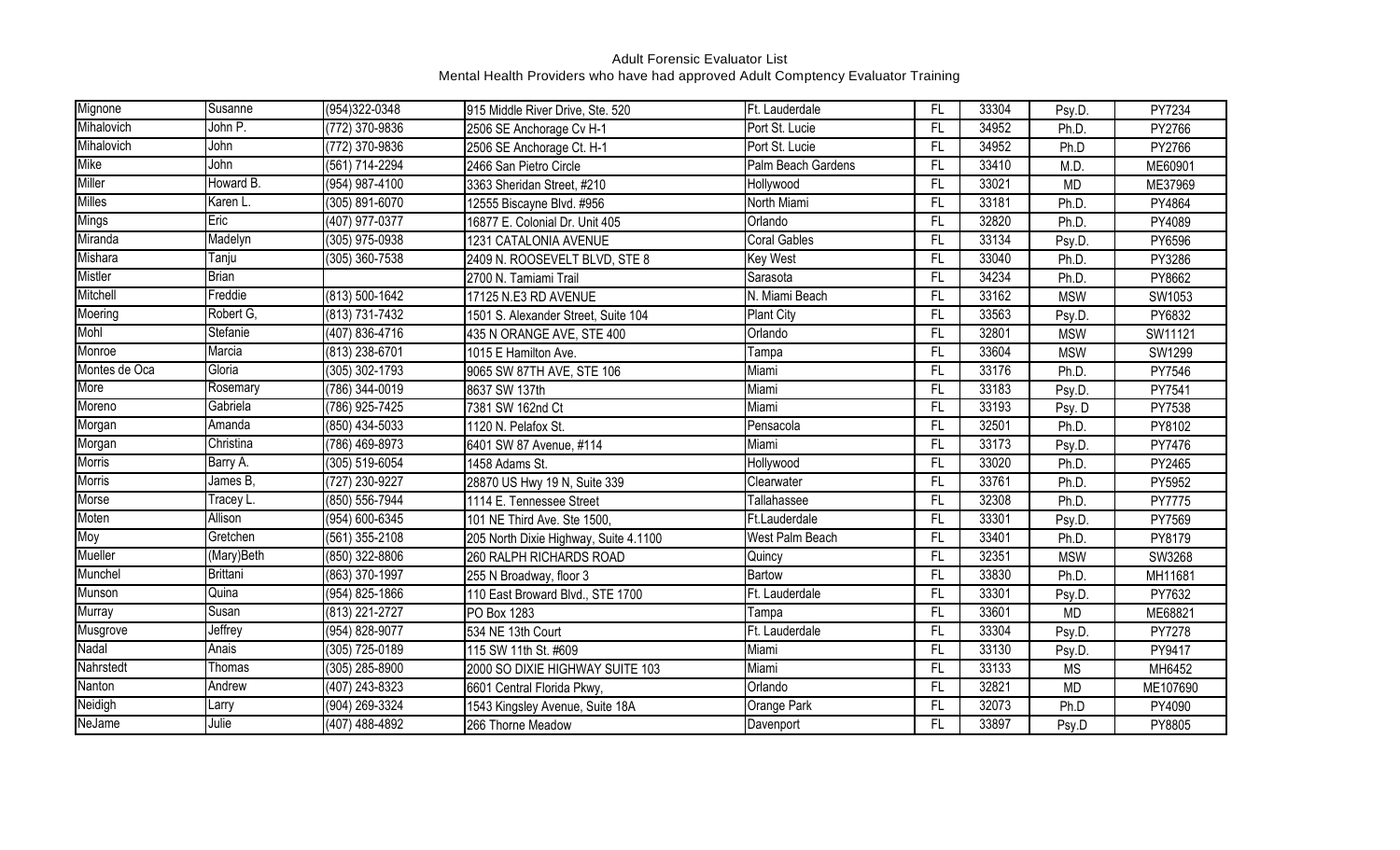| Nelson          | Amy             | (863) 512-4229   | 1210 Evergreen Park Circle      | Lakeland           | FL              | 33813 | <b>MSW</b> | SW11248        |
|-----------------|-----------------|------------------|---------------------------------|--------------------|-----------------|-------|------------|----------------|
| Nelson          | Tiesha S.       | $(941)$ 404-5483 | PO Box 7601                     | North Port         | $\overline{FL}$ | 34290 | Psy.D.     | PY7781         |
| <b>Nicholls</b> | Kathy           | (561) 370-4439   | 6801 Lake Worth Road, Suite 122 | Lake Worth         | FL              | 33467 | Psy. D     | PY8492         |
| Nicolino        | Jill            | (828) 242-9553   | 74 Coquina Ave                  | St. Augustine      | FL              | 32080 | Psy.D.     | PY8278         |
| Nodar-Miller    | Cristina        | (786) 897-7593   | 6401 S.W. 87th Ave., STE 114    | Miami              | FL              | 33173 | Psy.D.     | PY5992         |
| Noques          | Christine       | (786) 390-7757   | 2173 NW 99th Ave,               | Miami              | FL              | 33172 | Psy.D.     | PY8398         |
| Norton          | Aaron           | (727) 531-7988   | 1101 Belcher Road, Ste. J       | Largo              | FL.             | 33771 | <b>MA</b>  | MH9953         |
| <b>Nutter</b>   | Kenneth M.      | (941) 375-5222   | 516 Center Rd.                  | Venice             | FL              | 34285 | Ph.D.      | MH5058         |
| Oatley          | John (Jeff)     | (386) 252-0801   | 402 North Halifax Ave.          | Daytona            | FL              | 32118 | Ph.D.      | PY4415         |
| Obrien          | Carol           | (727) 631-2679   | 11115 66th Terrace N.           | Seminole           | FL              | 33772 | Ph.D.      | PY5151         |
| O'Connor        | David           | (352) 264-8170   | 1200 NE 55th Blvd.              | Gainesville        | FL              | 32641 | Ph.D.      | PY4858         |
| Oglesby         | William         | (334) 618-5715   | 308 Crabapple Court,            | Rehobeth           | FL.             | 36301 | Psy.D.     | PY8118         |
| Okazaki         | Mimi            | (850) 663-7762   | 100 N. Main Street, Bldg. 1053  | Chattahoochee      | FL              | 32324 | Ph.D.      | PY5672         |
| Olander         | Jacquelyn       | (407) 740-6838   | 2737 West Fairbanks             | <b>Winter Park</b> | FL              | 32789 | Ph.D.      | PY5604         |
| Oms             | Juan            | (305) 807-9459   | 95 Shore Drive W.               | Miami              | FL              | 33133 | <b>MD</b>  | ME101917       |
| O'Neal          | Steven E.       | (727) 580-4135   | 2346-B Drew St                  | Clearwater         | FL              | 33765 | Ph.D.      | PY6073         |
| Orozco          | Marele          | (305) 342-4426   | 13509 SW 122 Ave.               | Miami              | FL              | 33186 | Psy.D.     | PY7697         |
| Osborne         | Ruth            | (561) 512-8049   | 311 Wildermere Road             | West Palm Beach    | FL              | 33401 | <b>MSW</b> | <b>SW7787</b>  |
| Oses            | Katherine       | (407) 376-0225   | 5415 Lake Howell #203           | <b>Winter Park</b> | FL              | 32792 | Psy.D.     | PY6319         |
| Oshodi          | John E.         | (305) 623-5979   | 1251 NW 36 Street, #3           | Miami              | FL              | 33142 | Ph.D.      | PY4933         |
| Otto            | Randy K.        | (813) 977-2924   | 13701 N. 30th Street, #111      | Tampa              | FL              | 33613 | Ph.D.      | PY4245         |
| Ouellette       | <b>Danielle</b> | (561) 312-8558   | 17413 49th St.                  | Loxahatchee        | FL              | 33470 | <b>MSW</b> | <b>ISW9988</b> |
| Paight          | Joseph          | (813) 927-0287   | 7001 INTERBAY BLVD., #125       | Tampa              | FL.             | 33616 | Psy.D.     | PY7416         |
| Pake, Jr        | Donald          | (850) 541-3521   | 390 S Tyndall Pkwy #107,        | Parker             | FL              | 32404 | Psy.D.     | PY7612         |
| Palmer          | Larisa          | (954) 465-4826   | 2028 Harrison Street. Suite 207 | Hollywood          | FL.             | 33020 | Psy.D.     | PY7753         |
| Parnell         | Rebecca         | (954) 618-8372   | 4733 W. Atlantic Av #C21        | Delray Beach       | FL              | 33445 | Psy.D.     | PY8893         |
| Patz            | Daniel          | (888) 666-3089   | 2902 N. Armenia Avenue, #102    | Tampa              | FL              | 33607 | Psy.D.     | PY7669         |
| Peacher         | Lindsey         | (850) 595-4100   | did not list                    | did not list       | FL.             |       |            |                |
| Pearce          | Twanna          | (954) 226-3196   | 10970 Cameron Ct. #301          | Davie              | FL              | 33324 | Ph.D       | PY9166         |
| Pecquet         | Amy             | (813) 337-5820   | 9393 N Florida Avenue, Ste 400, | Tampa              | FL              | 33612 | AND        | RN9300396      |
| Pena            | _issette        | (305) 496-2667   | 2101 SW 64th Ave                | Miami              | FL              | 33155 | <b>MS</b>  | MH9748         |
| Peraza          | <b>Mirelis</b>  | (954) 392-3000   | 800 E Cypress Dr.               | Pembroke Pines     | FL              | 33025 | Psy.D      | PY9014         |
| Perez-Verdecia  | Frank           | (305) 917-5414   | 11401 SW 40st. (206)            | Miami              | FL              |       | Psy.D      | PY8713         |
| Perry           | Joseph D.       | (954) 661-5974   | 2397 S.E. 12th St.              | Pompano Beach      | $\overline{FL}$ | 33062 | Ph.D.      | PY5581         |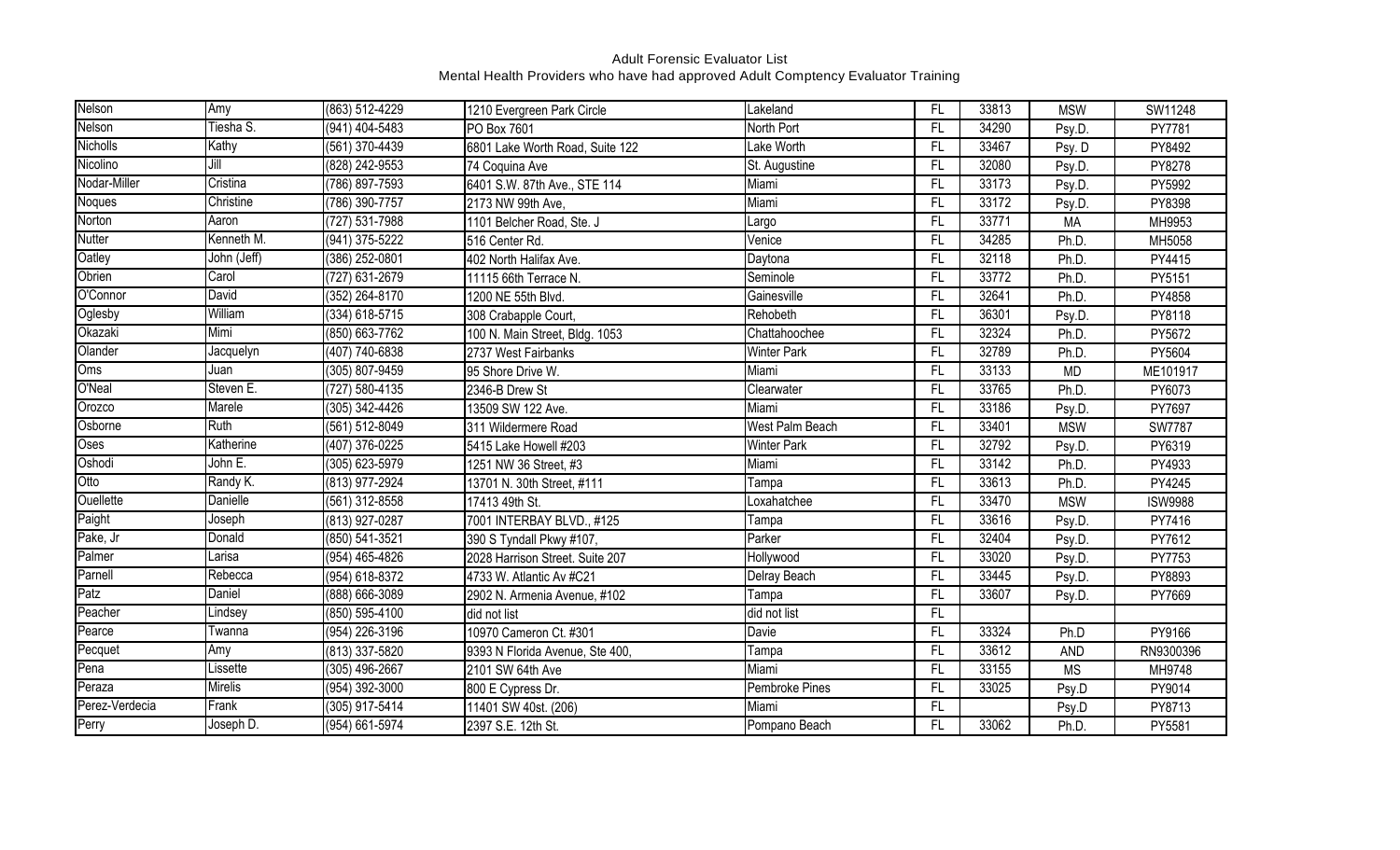| Picanol      | Jaime       | (305) 331-6011      | 4128 NE 30th St.                         | Homestead            | <b>FL</b> | 33033 | Psy.D.         | PY9057    |
|--------------|-------------|---------------------|------------------------------------------|----------------------|-----------|-------|----------------|-----------|
| Picuric      | Neda        | $(305)$ 409-8923    | 800 E Cypress Dr.                        | Pembroke Pines       | <b>FL</b> | 33025 | D <sub>O</sub> | OS10462   |
| Poetter      | Rodney      | (352) 351-5522      | 3002 SE 1st Ave., #200                   | Ocala                | FL        | 34471 | Ph.D.          | PY2970    |
| Poitier, Jr. | Joseph W.   | (305) 895-3231      | 1175 NE 125th St., Suite 306             | Miami                | <b>FL</b> | 33161 | <b>MD</b>      | ME38778   |
| Prichard     | Gregory A.  | (850) 643-1151      | P.O. Box 237                             | Bristol              | FL        | 32321 | Psy.D.         | PY5460    |
| Principe     | Christina   | (321) 890-1514      | 400 E. Sheridan                          | Melbourne            | <b>FL</b> | 32910 |                | PMH1064   |
| Quiroga      | Michele     | $(305)$ 215-5960    | 2655 Le Jeune Road, Suite 537            | <b>Coral Gables</b>  | <b>FL</b> | 33134 | Ph.D.          | PY5776    |
| Radfar       | Farideh     | (321) 779-9997      | P.O. Box 372400                          | Satellite Beach      | FL        | 32937 | Ph.D.          | PY4510    |
| Radulich     | Mark        | (813) 447-9519      | 2018 Rudder Dr.,                         | Valrico              | F         | 33594 | <b>MSW</b>     | SW9741    |
| Ramm         | Douglas R.  | $(727) 596 - 7516$  | P. O Box 26                              | Indian Rocks Beach   | FL        | 33785 | Ph.D.          | PY6125    |
| Rao          | Bala K.     | (813) 846-7677      | 13801 N. Bruce B. Downs Blvd., Suite 302 | Tampa                | FL.       | 33613 | <b>MD</b>      | ME34168   |
| Rapa         | Sheila      | (954) 684-9406      | 3800 West Broward Blvd, First Floor      | Ft. Lauderdale       | FL        | 33312 | Psy.D          | PY6189    |
| Raphael      | Alan J.     | (305) 372-0010 x207 | 1221 Brickell Avenue, 9th Floor          | Miami                | FL        | 33131 | Ph.D.          | PY0002526 |
| Rappaport    | Michael E.  | (305) 373-7106      | 1001 Brickell Bay Dr., Suite 2204        | Miami                | FL        | 33131 | Ph.D.          | PY0003542 |
| Reed         | Deb         | (352) 682-6242      | PO Box 325                               | Melrose              | <b>FL</b> | 32666 | <b>MS</b>      | MH5943    |
| Reeves       | <b>Mark</b> | (850) 694-0156      | 2634 - C, Capital Circle NE,             | Tallahassee          | <b>FL</b> | 32308 | Ph.D           | PY8151    |
| Reisler      | Steven      | (561) 239-4062      | 7301 W PALMETTO PARK RD, STE 205A        | Boca Raton           | FL        | 33433 | Psy.D.         | PY7338    |
| Resch        | Ellen       | (850) 209-5738      | 2191 Mowhawk Trail                       | Sneads               | <b>FL</b> | 32460 | Ph.D.          | PY 4333   |
| Reyes        | Madaline    | (786) 201-1058      | 701 NW 111th Ct. #8                      | Miami                | FL        | 33172 | M.S.           | MH10224   |
| Reynolds     | Cynthia     | (561) 498-7542      | 5341 W. Atlantic Avenue, Suite 304       | Delray Beach         | FL        | 33484 | Psy.D.         | PY0003790 |
| Ribbler      | Allan       | (954) 321-1980      | 400 NW 74th Ave.                         | Plantation           | <b>FL</b> | 33317 | Ph.D.          | PY4518    |
| Richardson   | Ralph D.    | (305) 335-1800      | 13055 Biscayne Island Terrace            | Miami                | FL        | 33181 | Ph.D.          | PY6671    |
| Riebsame     | William E.  | (321) 729-0870      | 1555 Port Malabar Blvd. NE, #104         | Palm Bay             | <b>FL</b> | 32905 | Ph.D.          | PY0004169 |
| Rininger     | Donna       | (863) 512-4223      | P. O. Box 1559                           | <b>Bartow</b>        | FL        | 33813 | <b>MA</b>      | MH6902    |
| Risch        | Sherry V.   | (904) 794-2007      | 2120 US 1 South                          | St. Augustine        | FL        | 32086 | Ph.D.          | PY0004553 |
| Rivera       | Brenda      | (786) 269-5181      | 18042 SW 144 Ct.                         | Miami                | <b>FL</b> | 33177 | Psy.D.         | PY6824    |
| Rivera       | Darlene     | (954) 907-8358      | P.O Box 2102                             | Palm Beach           | FL        | 33480 | Ph.D.          | PY7152    |
| Rivera       | Jessica E.  | (954) 933-8299      | P. O. Box 772452                         | <b>Coral Springs</b> | FL        | 33071 | Psy.D.         | PY8359    |
| Rivera       | Nilsa       | (239) 434-2425      | 681 Goodlette Road North, Suite 150      | <b>Naples</b>        | <b>FL</b> | 34102 | Ph.D.          | PY6994    |
| Robison      | Chris P.    | (850) 562-3078      | 5075 Flagstone Court                     | Tallahassee          | <b>FL</b> | 32303 | Ph.D.          | PY6117    |
| Rodriguez    | Amy         | (727) 812-1042      | 4125 Sw Martin Hwy Suite 7,              | Palm City            | FL        | 34990 | <b>MA</b>      | MH10947   |
| Rodriguez    | Marla       | (305) 431-2490      | 6401 SW 87 Avenue, STE 114               | Miami                | <b>FL</b> | 33173 | Psy.D.         | PY8386    |
| Rohrer       | Jennifer    | (703) 870-9807      | 1100-1 Ponce de Leon Blvd.               | St. Augustine        | FL        | 32084 | Ph.D.          | PY9576    |
| Romero       | Wanda K.    | (305) 461-4684      | 732 NW LeJeune Road, Suite 334           | Miami                | <b>FL</b> | 33126 | Ph.D.          | PY5002    |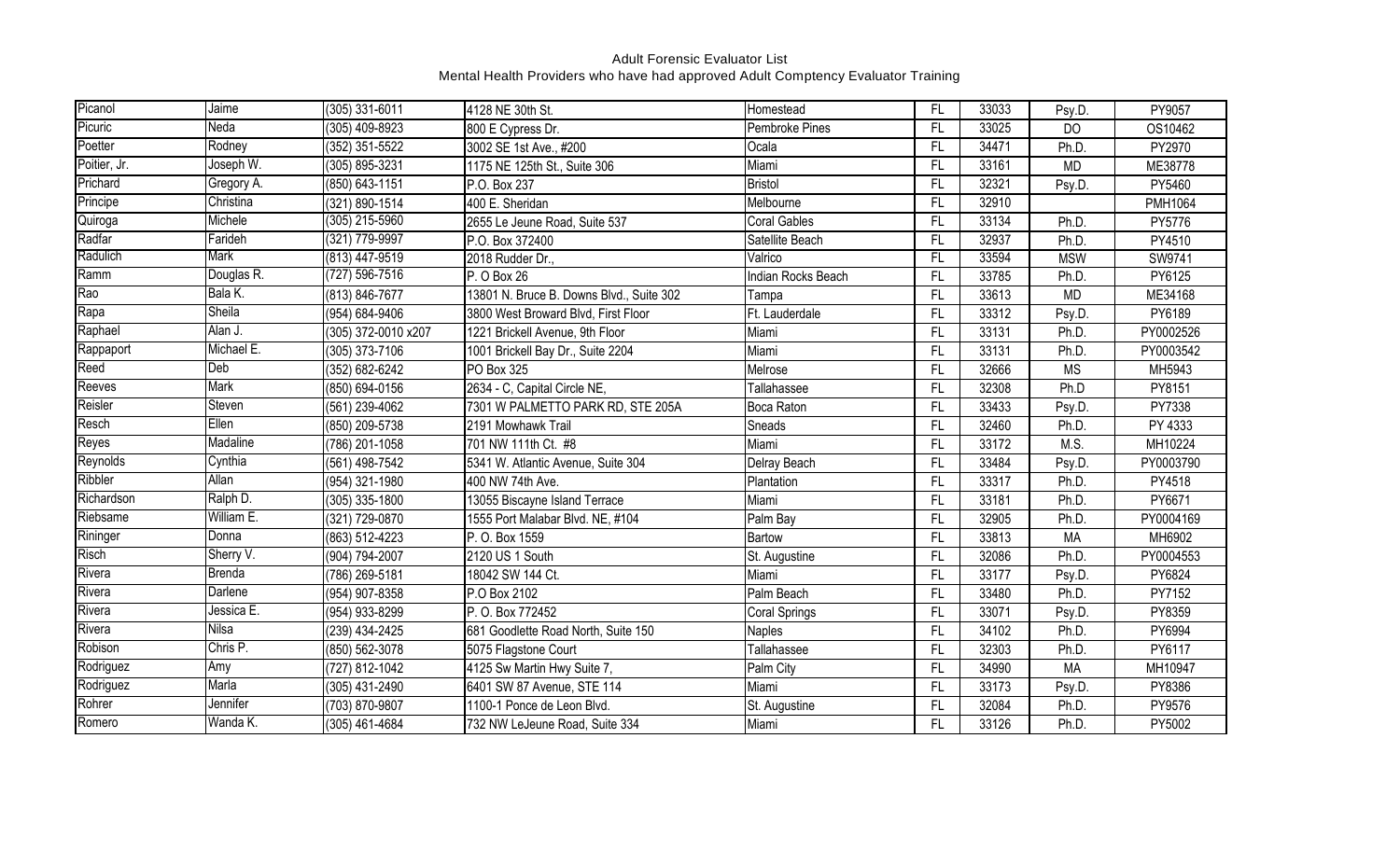| Rosen          | Eric                       | (727) 787-6177     | 2142 ALT 19 N., STE C-1          | Palm Harbor         | FL        | 34683 | Ph.D.       | PY5165    |
|----------------|----------------------------|--------------------|----------------------------------|---------------------|-----------|-------|-------------|-----------|
| Rosen          | Robert                     | (727) 726-7442     | 1938 Soule Road                  | Clearwater          | <b>FL</b> | 33759 | Ph.D.       | PY3696    |
| Rosillo        | Angela                     | 561-274-4224       | 2665 Avenue Au Soleil            | Delray Beach        | FL        | 33483 | <b>LMHC</b> | MH5491    |
| Rowan          | Jill                       | (850) 766-2862     | 7000 Spicewood Ln                | Tallahassee         | FL        | 32312 | Ph.D.       | PY4429    |
| Rowe           | Carol V.                   | (305) 474-922?     | 20612 NW 44 Ct.                  | Miami Gardens       | FL        | 33055 | <b>RN</b>   | RN1830122 |
| Rowley         | Sally J.                   | $(305) 596 - 4663$ | 9150 SW 87 Ave. #109             | Miami               | FL        | 33186 | Psy.D.      | PY6227    |
| Ruiz           | Sonia I.                   | (305) 803-2898     | 2220 SW 25th Street              | Miami               | FL        | 33133 | Psy.D.      | PY0004788 |
| Ruiz           | Mark                       | (813) 727-0131     | 3837 Northdale Blvd, Suite 343   | Tampa               | FL        | 33624 | Ph.D.       | PY7623    |
| Ryan           | Christine F.               | $(941) 954 - 7755$ | 2075 Main St. #28                | Sarasota            | <b>FL</b> | 34237 | Ph.D.       | PY6017    |
| Saa            | Alfonso H.                 | (813) 875-8550     | 508 S. Habana Ave., Suite 255    | Tampa               | <b>FL</b> | 33609 | <b>MD</b>   | ME34182   |
| Sabo           | Jason                      | (239) 936-1336     | 4461 Camino Real Way             | Ft. Myers           | <b>FL</b> | 33966 | Ph.D.       | PY8323    |
| Sadek          | Reham                      | (630) 440-5603     | 1690 Arabian Lane                | Palm Harbor         | <b>FL</b> | 34685 | <b>MD</b>   | ME108253  |
| Saez           | Pedro                      | (917) 379-1766     | 8820 SW 85th St.                 | Miami               | FL        | 33173 | Ph.D.       | PY9282    |
| Sagesse        | Milouse                    | (904) 562-1391     | 1301 River Place Blvd #800       | Jacksonville        | FL        | 32207 | <b>MS</b>   | MH14311   |
| <b>Salas</b>   | Giannina                   | (305) 975-0234     | 6401 SW 87th Ave #114            | Miami               | FL        | 33173 | Psy.D.      | PY8989    |
| Saldana        | Josimar                    | (954) 594-1823     | 4273 Magnolia Ridge Dr.          | Westin              | FL        | 33331 | Ph.D.       | PY8766    |
| Salinas        | Julian                     | (850) 496-5690     | PO Box 6512                      | Miramar Beach       | FL        | 32550 | Ph.D.       | PY6703    |
| Sanchez        | Damarys                    | (305) 209-2209     | 1450 MADRUGA AVENUE, STE 205     | <b>Coral Gables</b> | FL        | 33146 | Psy.D       | PY7505    |
| Santiago-Ramos | Hugo                       | (941) 628-0917     | 808 N. Arcadia Ave.              | Arcadia             | <b>FL</b> | 34266 | <b>MA</b>   | MH2272    |
| Saponaro       | Lisa                       | 954-560-9567       | 120 S. University Dr.            | Plantation          | FL        | 33324 | Ph.D        | PY7494    |
| Sassatelli     | Richard                    | (863) 314-0622     | 104 MEDICAL CENTER AVE.          | Sebring             | FL        | 33870 | Ph.D.       | PY5361    |
| Saunders       | Tina                       | (954) 347-0651     | 600 S. W. 3rd Street, Suite 2270 | Pompano Beach       | <b>FL</b> | 33060 | <b>MA</b>   | MH8071    |
| Saunders       | William Steven             | 352-365-2243       | 1114 West Dixie Ave.             | Leesburg            | FL        | 34749 | Psy.D       | PY6174    |
| Schooler       | Douglas                    | (561) 395-3033     | 200 W Camino Real,               | Boca Raton          | FL        | 33432 | Ph.D        | PY3454    |
| Schulman       | Sharon L.                  | (904) 777-8777     | 350 Pasco Reyes Drive            | St. Augustine       | FL        | 32095 | Ph. D.      | PY0006360 |
| Scogan         | $\overline{\textsf{Fess}}$ |                    | 100 N Main Street                | Chattahoochee       | FL        | 32337 |             | PY 8831   |
| Scott          | Michael J.                 | (786) 202-6273     | P.O. Box 221446                  | Hollywood           | FL        | 33022 | Psy.D.      | PY0005960 |
| Scott          | Summer                     | (904) 259-6211     | 7487 S. State Road               | Macclenny           | FL        | 32063 | Psy.D.      | PY9079    |
| Scott          | John                       |                    | 100 N Main Street                | Chattahoochee       | <b>FL</b> | 32338 |             | PY 2712   |
| Scott          | William                    | (904) 465-4664     | 4495 Roosevelt blvd #131         | Jacksonville        | <b>FL</b> | 32210 | LMHC, Ph.D  | MH4601    |
| Segel          | Martin D.                  | (954) 428-6020     | 4851 W. Hillsboro Blvd., #A1     | Coconut Creek       | FL        | 33073 | Ph.D.       | PY5564    |
| Seligson       | M. Ross                    | $(954) 563 - 2800$ | 915 Middle River Dr., Suite 520  | Ft. Lauderdale      | <b>FL</b> | 33304 | Ph.D.       | PY2586    |
| Sharpe         | Alexander B.               | (352) 222-4341     | P.O. Box 2021                    | Palatka             | FL        | 32178 | <b>MS</b>   | MH5246    |
| Shinal         | Rene M.                    | (509) 432-6851     |                                  | St. Augustine       | FL        | 32086 | Ph.D.       | PY7655    |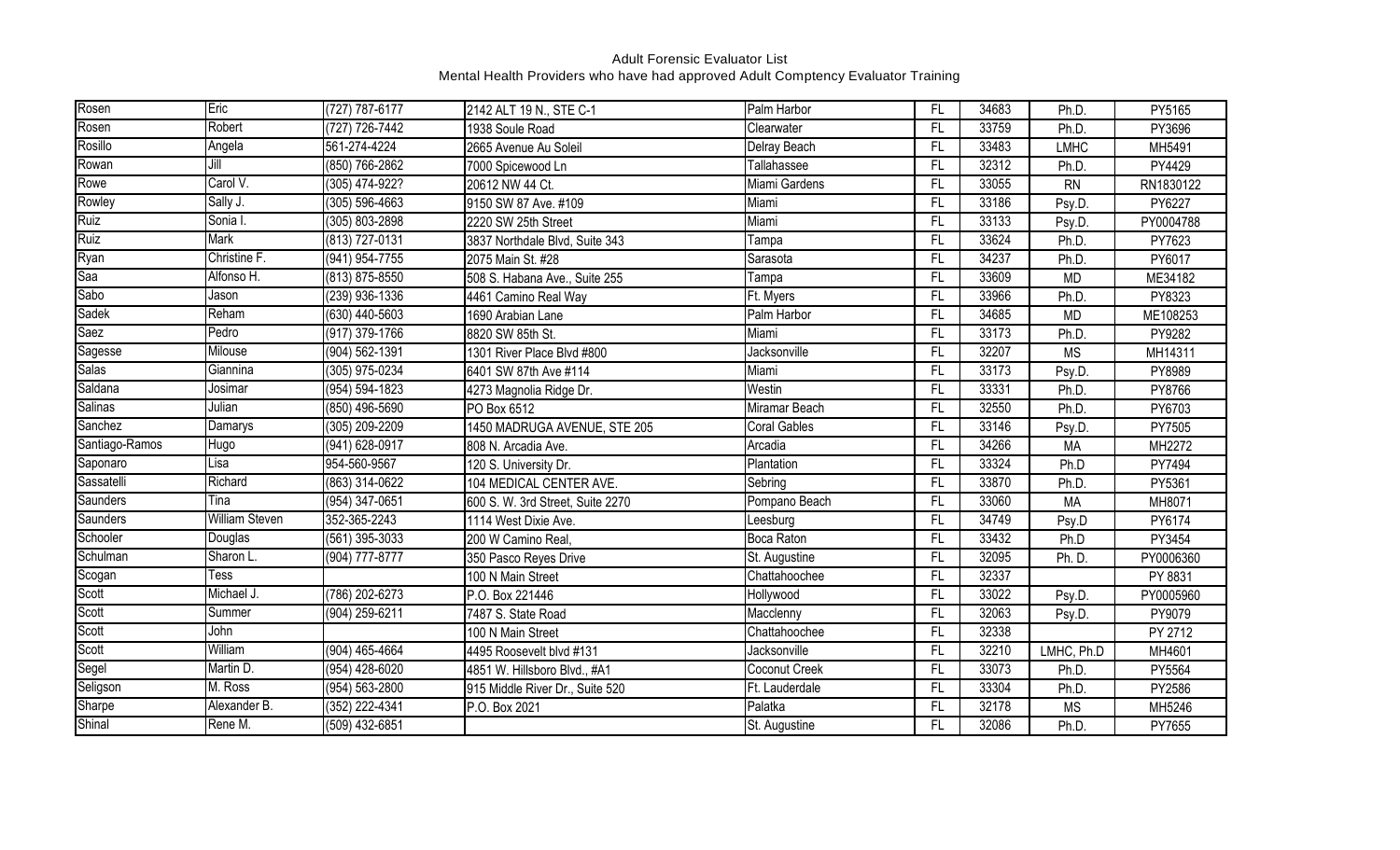| Sieg           | Karl G.        | (407) 718-9053       | 1650 Park Avenue North            | Maitland            | FL        | 32751 | <b>MD</b>  | ME58804   |
|----------------|----------------|----------------------|-----------------------------------|---------------------|-----------|-------|------------|-----------|
| Silver         | Robert B.      | $(239)$ 936-1336     | 4461 Camino Road                  | Ft. Myers           | FL        | 33966 | Ph.D.      | PY2600    |
| Silverman      | Rachael        | $(561)756 - 3369$    | 3195 Harrington Drive             | <b>Boca Raton</b>   | FL        | 33496 | Psy.D.     | PY8838    |
| Silverman      | Wade           | (305) 669-3605       | 1390 S. Dixie Hwy, Suite 2102     | <b>Coral Gables</b> | FL        | 33146 | Ph.D.      | PY4265    |
| Simmons        | Gary M. J.     |                      | 100 N Main Street                 | Chattahoochee       | FL        | 32339 |            | PY 6310   |
| <b>Simms</b>   | Christopher    | (863) 519-0575       | P.O. Box 1559                     | Bartow              | FL        | 33831 | <b>MSW</b> | SW10936   |
| Simon          | <b>Matthew</b> | (954) 792-0772       | 7469 NW 4th                       | Plantation          | FL        | 33317 | Psy.D.     | PY6724    |
| Simonds        | Michael G.     | (954) 486-8899       | 1620 W. Oakland Park Blvd., #403  | Oakland Park        | FL        | 33322 | Psy.D.     | PY7308    |
| Sisson         | Sandra         | $(561) 688 - 5206$   | 3228 Gunclub rd                   | West Palm Beach     | <b>FL</b> | 33406 | M.Ed.      | MH8953    |
| Skizynski      | Leonard J.     | (321) 284-1840       | 1130 East Donegan Avenue, Suite 3 | Kissimmee           | <b>FL</b> | 34744 | Psy.D.     | PY3764    |
| Skotko         | Vincent P.     | (813) 224-0249       | 722 W. MLK Blvd.                  | Tampa               | FL        | 33603 | Ph.D.      | PY002791  |
| Slomin         | Vincent        | (727) 327-4539       | 677 Monte Cristo Blvd.            | <b>Tierra Verde</b> | FL        | 33715 | Ph.D.      | PY2609    |
| Slone          | Sherman        | (727) 510-8210       | 2711 Redford Ct. E                | Clearwater          | FL        | 33761 | Psy.D.     | PY3613    |
| Smalheiser     | Lisa           | (954) 829-2975       | 4925 SW 65th Ave.                 | Davie               | FL        | 33314 | Psy.D.     | PY9109    |
| Smith          | David J.       | (850) 522-4485       | 525 E. 15TH ST.                   | Panama City         | FL        | 32405 | Ph.D.      | PY3766    |
| Solomon        | Eldra P.       | (813) 250-0224       | 806 W. De Leon St, Suite 101      | Tampa               | FL        | 33606 | Ph.D.      | PY4436    |
| Solomon        | Richard        | (941) 916-3014       | 90 Alton Rd. #2604                | Miami Beach         | FL        | 33139 | <b>MD</b>  | ME52147   |
| Solow          | Richard        | (954) 583-5833       | 300 S. PINE ISLAND RD, STE 213    | Plantation          | FL        | 33324 | Psy.D      | PY4964    |
| Spana          | Richard E.     | (813) 390-8180       | 8019 North Hines Ave., Ste 311    | Tampa               | FL        | 33614 | Ph.D.      | PY5105    |
| Spears         | Pamela D.      | (305) 949-1515       | 2020 NE 163 Street, STE 300       | N. Miami Beach      | FL        | 33168 | Ph.D.      | MH6625    |
| Spence         | William E.     | (850) 523-3236       | 1432 GOODWOOD COURT               | Tallahassee         | FL        | 32308 | Ph.D.      | PY3947    |
| Spencer        | Thomas         | (850) 434-5033       | 1120 North Palafox                | Pensacola           | FL        | 32501 | Ph.D.      | PY4097    |
| Sperry         | Faith          | (954) 327-8999       | 915 Middle River Dr. \$417        | Ft. Lauderdale      | FL        | 33304 | Psy.D.     | PY4342    |
| Spicer         | Susan          | (989) 233-1333       | 2181 Post Light Dr. #204          | Orlando             | FL        | 32814 | Ph.D       | PY8984    |
| Stader         | <b>Sally</b>   | (863) 709-8110       | 4404 S. Florida Ave. Ste #3       | Lakeland            | FL        | 33813 | Ph.D.      | PY5379    |
| Stasio         | Michael        |                      | 401 W. Kennedy Blvd.              | Tampa               | FL        | 33606 | Ph.D.      | PY7667    |
| Stein          | Barbara        | (727) 588-0505       | 200 2nd Ave South, #455           | St. Petersburg      | FL        | 33701 | <b>MD</b>  | ME53731   |
| Sternthal      | Hyman          | (386) 736-8997       | 245 Rockmoore Court               | DeLand              | FL        | 32720 | Ph.D.      | PY2931    |
| Stewart        | Robert         | (850) 523-3333       | 2634 Capital Circle NE            | Tallahassee         | <b>FL</b> | 32308 | <b>MA</b>  | MH13787   |
| <b>Stevens</b> | Donald         | (502) 523-7778       | 4091 50th Ave. S.                 | St. Petersburg      | <b>FL</b> | 33711 | Psy.D.     |           |
| Stickney       | Amanda         | 352-502-3864         | 4013 Garden Oak Ct.               | Wintersprings       | FL        | 32719 | <b>MA</b>  | MH11878   |
| Stone          | Jeff           | (850) 522-4485 x4305 | 4094 Layayette St                 | Marianna            | <b>FL</b> | 32446 | <b>MS</b>  | MH6970    |
| Sturgis        | Karlene        | (305) 242-1846       | 19000 S. W. 377TH STREET          | Florida City        | FL        | 33034 | Ph.D.      | PY7226    |
| Suarez         | Enrique M.     | (305) 667-4101       | 1450 Madruga Ave., Suite 205      | <b>Coral Gables</b> | FL        | 33146 | Ph.D.      | PY0002933 |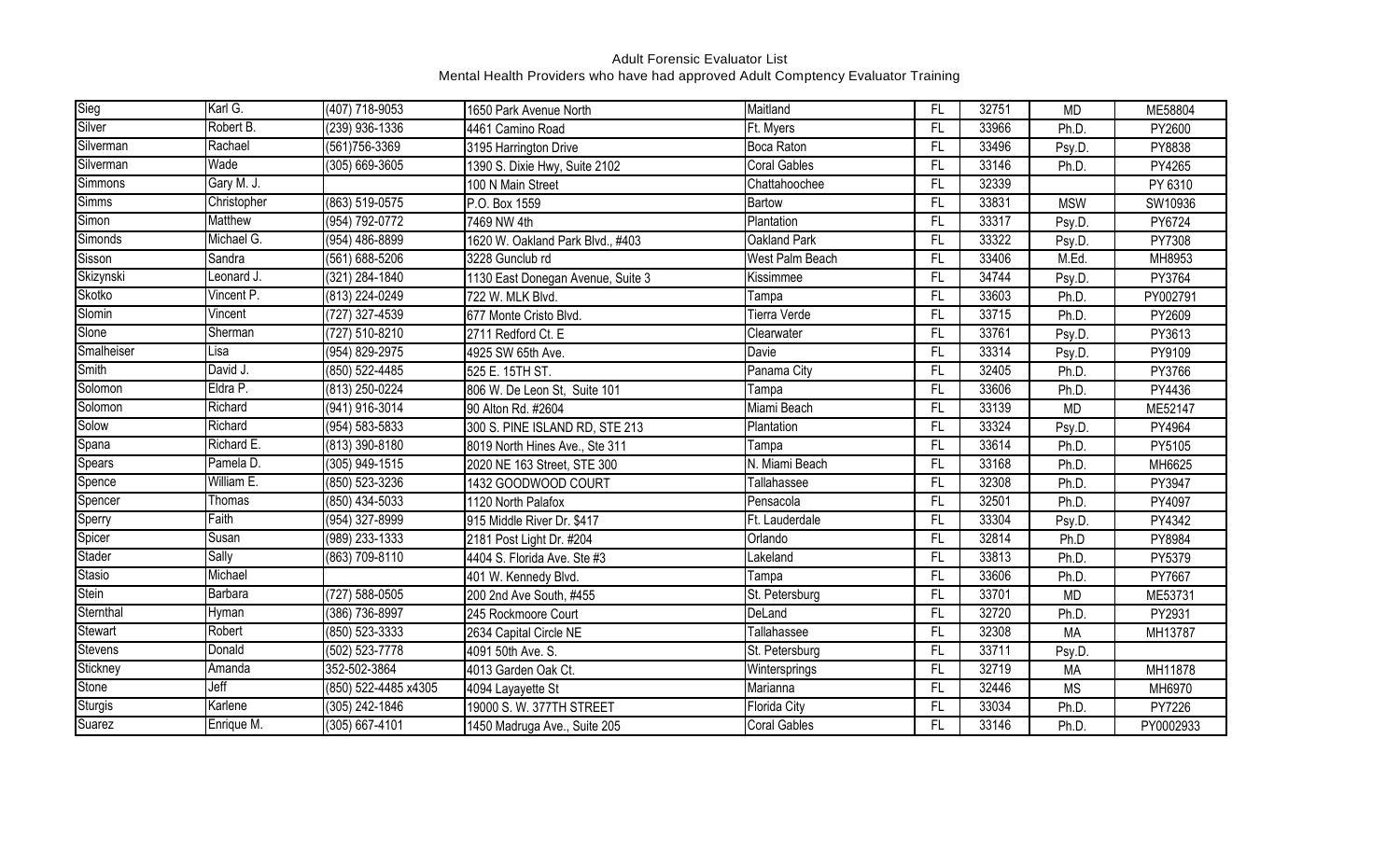| Suarez-Pinzas    | Ellen        | (863) 644-8470   | 5428 Strickland Avenue                  | Lakeland                 | FL        | 33812 | Psy.D.     | PY8537          |
|------------------|--------------|------------------|-----------------------------------------|--------------------------|-----------|-------|------------|-----------------|
| Sullivan         | Susan        | (321) 209-1871   | 2123 Franklin Drive NE                  | Palm Bay                 | <b>FL</b> | 32905 | Ph.D.      | PY8490          |
| Sullivan         | Susan        | (772) 349-1871   | 801 SE Johnson Avenue, #138             | <b>Stuart</b>            | FL        | 34995 | Ph.D.      | PY8490          |
| Super            | John T.      | (941) 708-5306   | 9906 SR 64 East                         | Bradenton                | FL        | 34212 | Ph.D.      | PY0004440       |
| Swaggerty-Valdes | Nicole       | (954) 465-1633   | 12955 Biscayne Blvd, Suite 203          | N. Miami                 | FL        | 33181 | Ph.D       | PY8240          |
| Swanger          | Jennifer     | (616) 893-0054   | 3468 Goldeneye Lane                     | St. Cloud                | FL        | 34772 | <b>MSW</b> | SW11547         |
| Tarafdar         | Stephanie    |                  | 1919 NE 45 STREET, STE 121              | Ft. Lauderdale           | FL        | 33308 | <b>MS</b>  | MH2908          |
| Tarbox           | Allison      | (863) 701-9202   | 631 MidFlorida Drive                    | Lakeland                 | <b>FL</b> | 33813 | Psy.D      | PY9307          |
| Tay              | May          |                  | 100 N Main Street                       | Chattahoochee            | FL        | 32342 |            | PY 5781         |
| Taylor           | Cora         | (941) 815-7312   | 490 Via Esplanade                       | Punta Gorda              | <b>FL</b> | 33950 | Psy.S.     | MH4605          |
| Taylor           | Marcellus    |                  | 100 N Main Street                       | Chattahoochee            | <b>FL</b> | 32343 |            | PY 5184         |
| Taylor, Jr.      | Donald R.    | (813) 514-2892   | 15310 Amberly Drive, #250               | Tampa                    | <b>FL</b> | 33647 | <b>MD</b>  | ME0047088       |
| Teller           | Earl H.      | (813) 728-1962   | 101 American Center Place, Suite 206    | Tampa                    | FL        | 33619 | Ph.D.      | PY7429          |
| Tenenbaum        | Henry A.     | (941) 737-4878   | 5554 Simonton Street                    | Bradenton                | FL        | 34203 | Ph.D.      | PY0004871       |
| Termer           | Leslie       | (904) 318-1233   | 2301 Park Ave, Suite 406-2              | Orange Park              | FL        | 32073 | <b>MA</b>  | MH5112          |
| Tessier          | David        | (561) 251-6424   | 5330 NW 51st St.                        | Coconut Creek            | FL        | 33073 | Psy.D.     | PY7855          |
| Thomas           | Rosalyn      | (407) 222-9898   | 5102 Stonehurst Rd                      | Tampa                    | FL        | 33647 | <b>MSW</b> | SW8213          |
| Thompson         | Garrie       | (561) 353-5050   | 875 Meadows Rd., Suite 313,             | <b>Boca Raton</b>        | FL        | 33486 | Ph.D       | PY5584          |
| Thorn            | Priscilla    |                  | 100 N Main Street                       | Chattahoochee            | FL        | 32344 |            | PY8379          |
| Tolbert          | Kristin      | (561) 429-2140   | 3309 Northlake Blvd., STE 204, Unit 213 | Palm Beach Gardens       | FL        | 33403 | Psy.D.     | PY8460          |
| Trainor          | Sierra       | (904) 259-6211   | 7487 S. State Road                      | Macclenny                | FL        | 32063 | Psy.D.     | PY9073          |
| Trela            | <b>Brian</b> | (904) 471-1962   | 35 Linda Mar Drive                      | St Augustine             | <b>FL</b> | 32080 | <b>MSW</b> | SW3733          |
| Tress            | Lynn         | (561) 542-5600   | 301 NW 53rd St.                         | Boca Raton               | FL        | 33487 | <b>MA</b>  | MH3861          |
| Tressler         | Daniel       | (407) 740-0208   | 761 Maitland Avenue                     | <b>Altamonte Springs</b> | FL        | 32701 | Psy.D.     | PY3621          |
| Tressler         | Mary         | $(352)$ 208-0889 | 95 NE 58th TR                           | Ocala                    | FL        | 34470 | <b>MA</b>  | MH9581          |
| Trim             | Joseph       | (407) 645-0000   | 603 NORTH WYMORE ROAD                   | <b>Winter Park</b>       | FL        | 32789 | Ed.D.      | MH2476          |
| Trimmer          | Thomas G.    | $(813)$ 931-8634 | 3105 Waters Avenue, Suite 311           | Tampa                    | FL        | 33614 | Ph. D.     | PY0005637       |
| Trujillo         | Moraima      | (305) 389-6822   | 1201 NW 16 Street                       | Miami                    | FL        | 33125 | <b>MD</b>  | ME41750         |
| Tucker           | Jason        |                  | 100 N Main Street                       | Chattahoochee            | <b>FL</b> | 32345 |            | MH12402         |
| Turner           | Brett W.     | (850) 474-9882   | 4400 Bayou Blvd., Suite 8               | Pensacola                | <b>FL</b> | 32503 | Psy.D.     | PY6196          |
| Umfer            | Laura        | (813) 449-4436   | 4511 N. Himes Ave., Ste 200             | Tampa                    | FL        | 33614 | Psy.D.     | PY7289          |
| Urrutia          | Alejandro    | (305) 531-5344   | 1680 MERIDIAN AVE., STE 501             | Miami Beach              | <b>FL</b> | 33139 | <b>MD</b>  | ME21994         |
| Uzun             | Suna         | (352) 264-8173   | 1200 NE 55th Blvd.                      | Gainesville              | FL        | 32641 | Psy.D.     | PY7731          |
| Valdes           | Yusley       | (305) 877-0806   | 7951 SW 6 St. #210                      | Plantation               | <b>FL</b> | 33324 |            | <b>IMH13783</b> |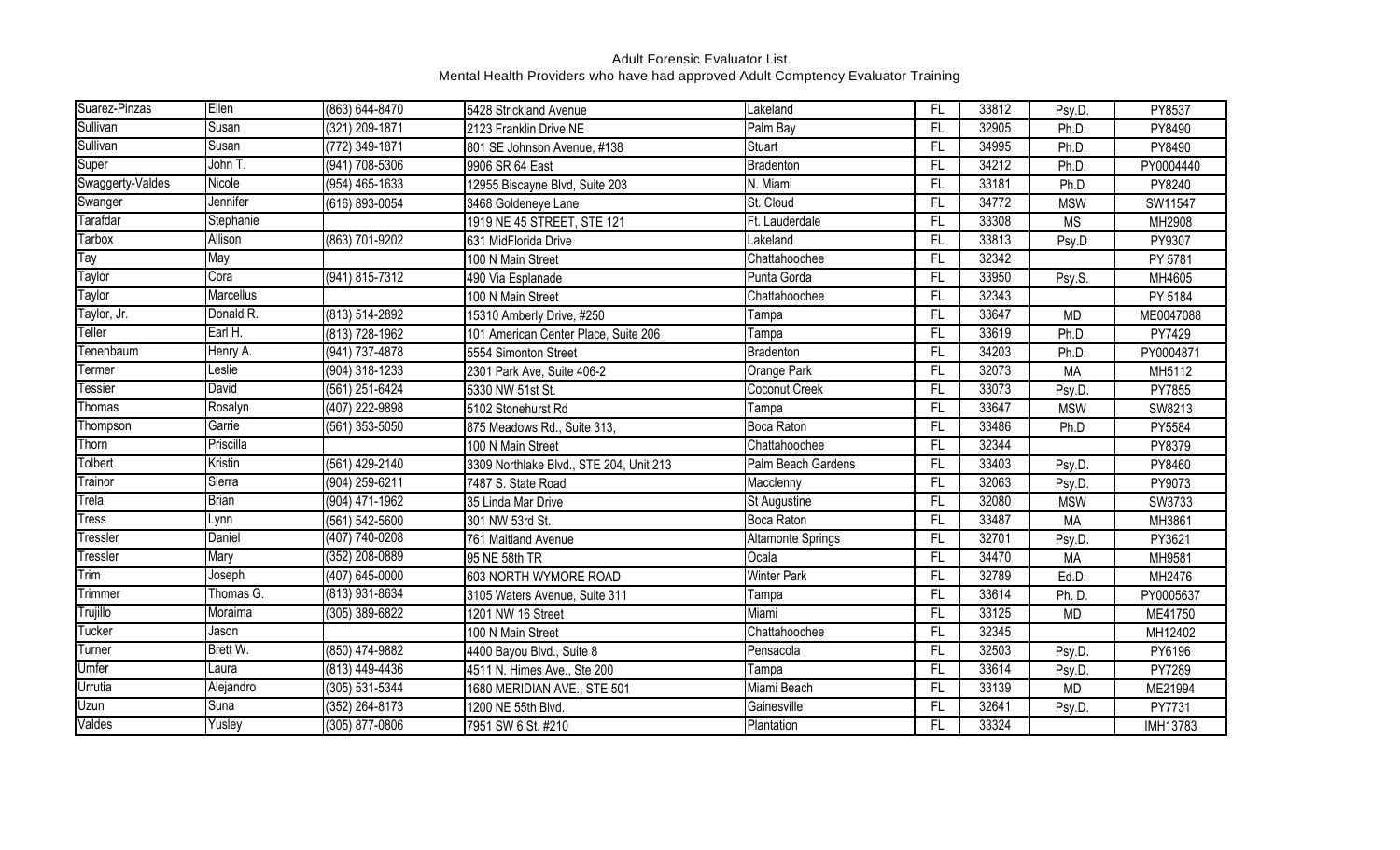| Valente               | Jerry          | (904) 733-1865   | 6015 Chester Circle #202           | Jacksonville          | FL.             | 32217 | Ph.D.       | PY6919      |
|-----------------------|----------------|------------------|------------------------------------|-----------------------|-----------------|-------|-------------|-------------|
| Vallely               | James F.       | (904) 724-2405   | 8049 Arlington Expressway, #12     | Jacksonville          | FL.             | 32211 | Ph.D.       | PY03460     |
| Vazquez               | Denise A.      | (954) 599-9203   | 3538 South University Drive        | Davie                 | FL              | 33328 | Psy.D.      | PY6300      |
| Vergne                | Ana            | (561) 368-7211   | 353 SW 14th Place                  | Boca Raton            | FL.             | 33432 | <b>ARNP</b> | ARNP3168942 |
| Vermont               | Peggy          | (352) 379-2829   | 225 SW 7th Terr.                   | Gainesville           | FL.             | 32601 | Psy.D.      | PY6570      |
| Verones               | Denise         | (386) 447-4145   | 2 Pine Lakes Pkwy N. #6            | Palm Coast            | FL.             | 32137 | Ph.D.       | PY4273      |
| Vick                  | Garin D.       | (813) 689-2525   | 1121 Nikki View Drive              | Brandon               | FL.             | 33511 | Psy.D.      | PY6982      |
| Viera                 | Olga           | 407-930-7317     | 3864 Gatlin Ridge Dr.              | Orlando               | $\overline{FL}$ | 32812 | Psy.D       | MH3152      |
| Vincent               | Jeremy         | $(573)$ 259-7675 | 758 Sherwood Terrace Dr. Apt. 306  | Orlando               | FL.             | 32818 | Psy.D.      | PY9357      |
| Visser                | Kenneth A.     | (941) 927-4797   | 2246 Circlewood Drive              | Sarasota              | FL.             | 34231 | Ph.D.       | PY2667      |
| Wagoner               | Ryan           | (412) 390-7644   | 200 Salt Air Drive Unit 156        | Saint Simons Island   | FL              | 31522 | <b>MD</b>   | ME119037    |
| Waldman               | Alan J.        | (352) 377-3771   | 703 N. Main Street, Suite B        | Gainesville           | FL.             | 32601 | <b>MD</b>   | ME0051766   |
| Walker                | <b>Brian</b>   | (352) 264-8172   | 7569 SW 27th Ave                   | Ocala                 | FL.             | 34476 | Psy.D.      | PY4183      |
| <b>Walls</b>          | Lynda          | (904) 388-2828   | 931 Cassat Ave.                    | Jacksonville          | FL.             | 32205 | Ph.D.       | PY4887      |
| Walton                | Robert         | (904) 733-9669   | 3840-1 WILLIAMSBURG PARK BLVD.     | Jacksonville          | $\overline{FL}$ | 32257 | Ph.D.       | MH2109      |
| Ward                  | Marilyn S.     | (727) 612-1713   | 13007 West Linebaugh Ave., STE 101 | Tampa                 | FL              | 33626 | <b>MD</b>   | ME89531     |
| Ward                  | <b>Patrick</b> | (352) 253-9348   | 101 E. Maud St                     | <b>Tavares</b>        | FL.             | 32778 | Ph.D.       | SS690       |
| Warner                | Tamara         | did not list     | 4618 NW 40th Terrace               | Gainesville           | FL              | 32606 | Ph.D.       | PY7353      |
| Warren                | Jacquelyn      | ((352) 214-7054  | 3805 SW 5th St.                    | Gainesville           | FL.             | 32607 | <b>ARNP</b> | ARNP1585162 |
| Washington            | Kevin          | (407) 614-3317   | 523 Boca Chica Circle #101         | Ocoee                 | FL.             | 34761 | Ph.D.       | PY8137      |
| Watson                | J. Morrissa    | (941) 961-2456   | 4411 BEE RIDGE RD, #353            | Sarasota              | $\overline{FL}$ | 34234 | Psy.D.      | PY5415      |
| <b>Weiss</b>          | Donna E.       | (954) 567-8428   | 915 Middle River Drive, Suite 517  | Ft. Lauderdale        | $\overline{FL}$ | 33304 | Psy.D.      | PY6402      |
| Weitz                 | William A.     | (561) 654-8446   | 1135 Boca Cove Lane                | <b>Highland Beach</b> | FL.             | 33487 | Ph.D.       | PY2808      |
| <b>Wells Harrison</b> | Teion          | (850) 663-7539   | 100 N Main Street                  | Chattahoochee         | FL.             | 32324 | Ph.D.       | PY6689      |
| Westhead              | Valerie A.     | (407) 417-5099   | 216 Heatherwood Ct                 | <b>Winter Springs</b> | FL.             | 32708 | <b>MD</b>   | ME77343     |
| Wheaton               | Charles        | (727) 535-0468   | 2240 Belleair Road, Suite 170      | Clearwater            | FL.             | 33764 | Ph.D.       | PY2942      |
| White                 | Adam J.        | (561) 301-7004   | 5903 Coconut Road                  | W. Palm Beach         | FL              | 33413 | Ph.D.       | PY4940      |
| White                 | Lesley         | (407) 836-1122   | 435 N. Orange Ave.                 | Orlando               | FL.             | 32801 | <b>MSW</b>  | SW9068      |
| Whitford              | Robert W.      | (813) 872-8022   | 3910 W. Alva Street                | Tampa                 | FL.             | 33614 | Ed.S.       | MH0494      |
| Whiting               | Bruce R.       | (813) 960-8378   | 3131 Lakestone Drive               | Tampa                 | FL.             | 33618 | Ph.D.       | PY3260      |
| Whitmire              | Cheryl         | (352) 207-0664   | 8461 SW 56th Ave. Rd.,             | Ocala                 | FL              | 34476 | <b>MA</b>   | MH9574      |
| Wilkinson             | Berney J.      | (863) 644-8470   | 5428 Strickland Avenue             | Lakeland              | FL              | 33812 | Ph.D.       | PY7550      |
| Williams              | Shana          | (954) 298-8774   | 2900 W. Cypress Creek Rd., STE 3   | Ft. Lauderdale        | FL.             | 33309 | Psy.D.      | PY5937      |
| Williams              | Susan          | (305) 355-8059   | 1695 NW 9th Ave., Room 1202        | Miami                 | FL.             | 33136 | Ph.D.       | PY5783      |